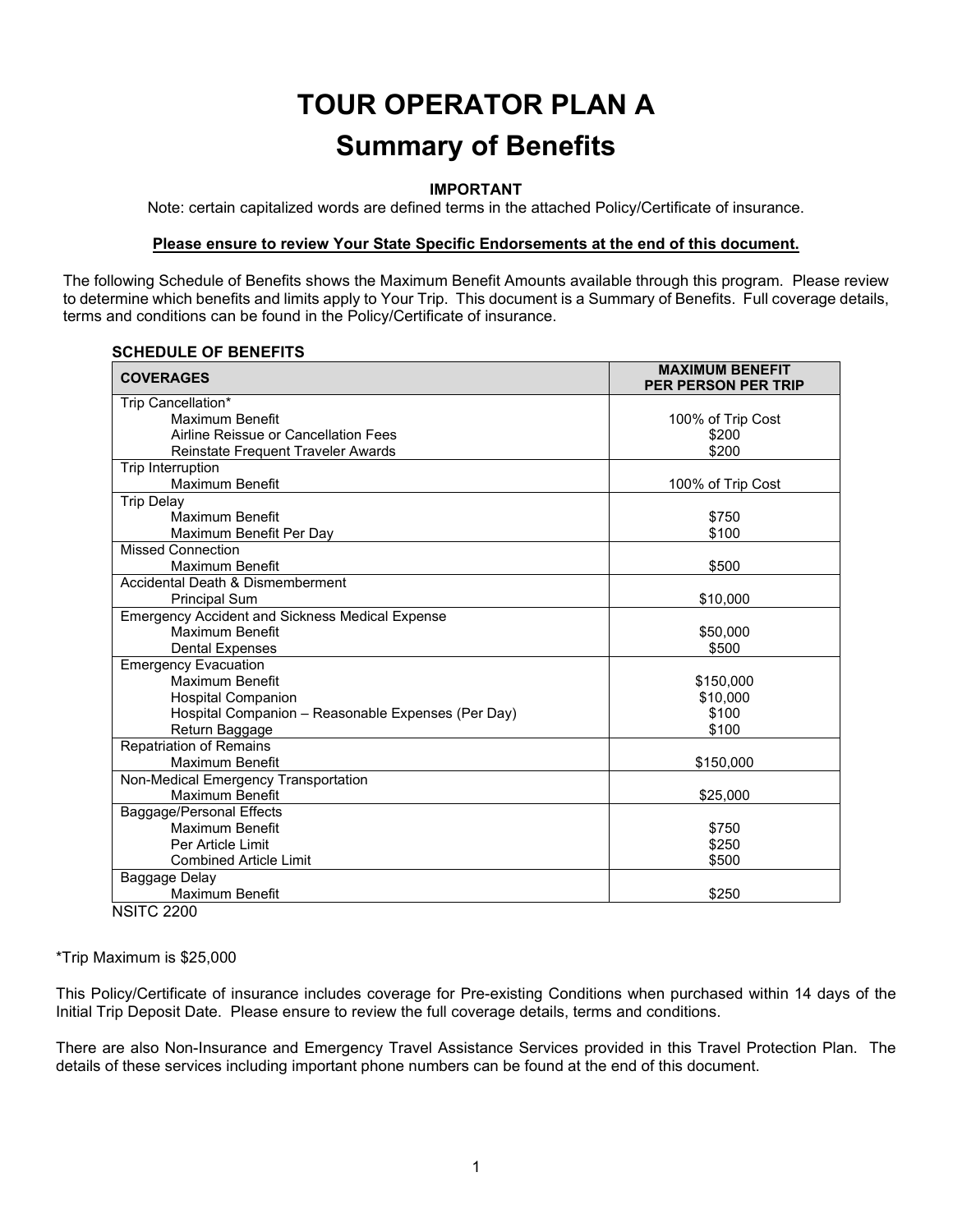

Nationwide Mutual Insurance Company One Nationwide Plaza Columbus, Ohio 43215

This Policy of insurance describes all of the travel insurance benefits, underwritten by Nationwide Mutual Insurance Company (herein referred to as the Company). The insurance benefits vary from program to program. Please refer to the accompanying purchase confirmation and Schedule of Benefits for specific information about the program You purchased. Please contact the administrator immediately if You believe that any of the information provided is incorrect.

This Policy of insurance is issued in consideration of application and payment of any premium due. All statements in the application are representations and not warranties. Only statements contained in a written application format will be used to reduce benefits or defend a claim.

All premium is refundable only during the ten (10) day review period from the date of purchase (or from the date of receipt if mailed) provided You have not already departed on Your Trip and You have not incurred any claimable losses during that time. If You depart on Your Trip prior to the expiration of the review period, the review period shall automatically end upon Your departure.

You are not eligible to purchase coverage or receive benefits under this Policy if You are unable to travel, are limited from travel, are medically restricted from travel, or are experiencing and/or are under treatment for any illness or injury that limits or restricts Your ability to travel on the date of purchase.

You are not eligible to purchase coverage or receive benefits under this Policy if You have other insurance coverage for the loss(es) for which this Policy is intended to insurance against. Multiple recovers for the same loss covered by other insurance coverage is not available under this Policy.

In the event this Policy has been purchased without insuring any pre-paid Trip costs or purchased for post-departure benefits only, please be advised that Losses claimed under Baggage/Personal Effects and Emergency Accident and Sickness Medical Expense coverages will only be considered if the Loss occurs more than one hundred (100) miles away from Your Home, and more than twenty-four (24) hours after the purchase of this Policy.

NO DIVIDENDS WILL BE PAYABLE UNDER THIS POLICY.

The President and Secretary of Nationwide Mutual Insurance Company witness this Policy.

Der &

*Secretary President*

Mark Berner

Licensed Resident Agent (where required by law)

# **TRAVEL PROTECTION POLICY**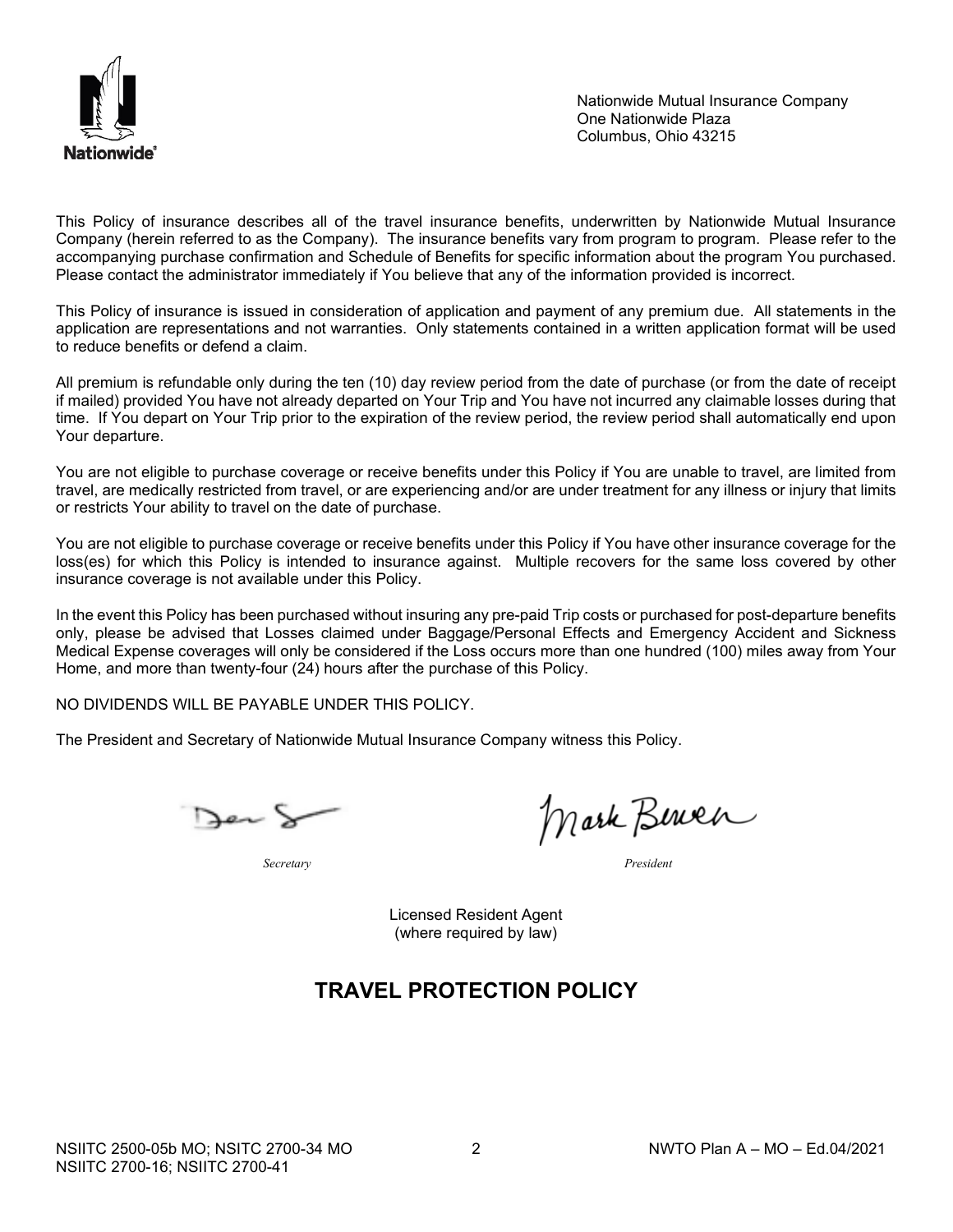# **GENERAL DEFINITIONS**

# **GENERAL PROVISIONS**

#### **COVERAGES:**

Trip Cancellation Trip Interruption Trip Delay Missed Connection Accidental Death & Dismemberment Emergency Accident and Sickness Medical Expense Emergency Evacuation Repatriation of Remains Non-Medical Emergency Transportation Baggage/Personal Effects Baggage Delay

# **LIMITATIONS AND EXCLUSIONS**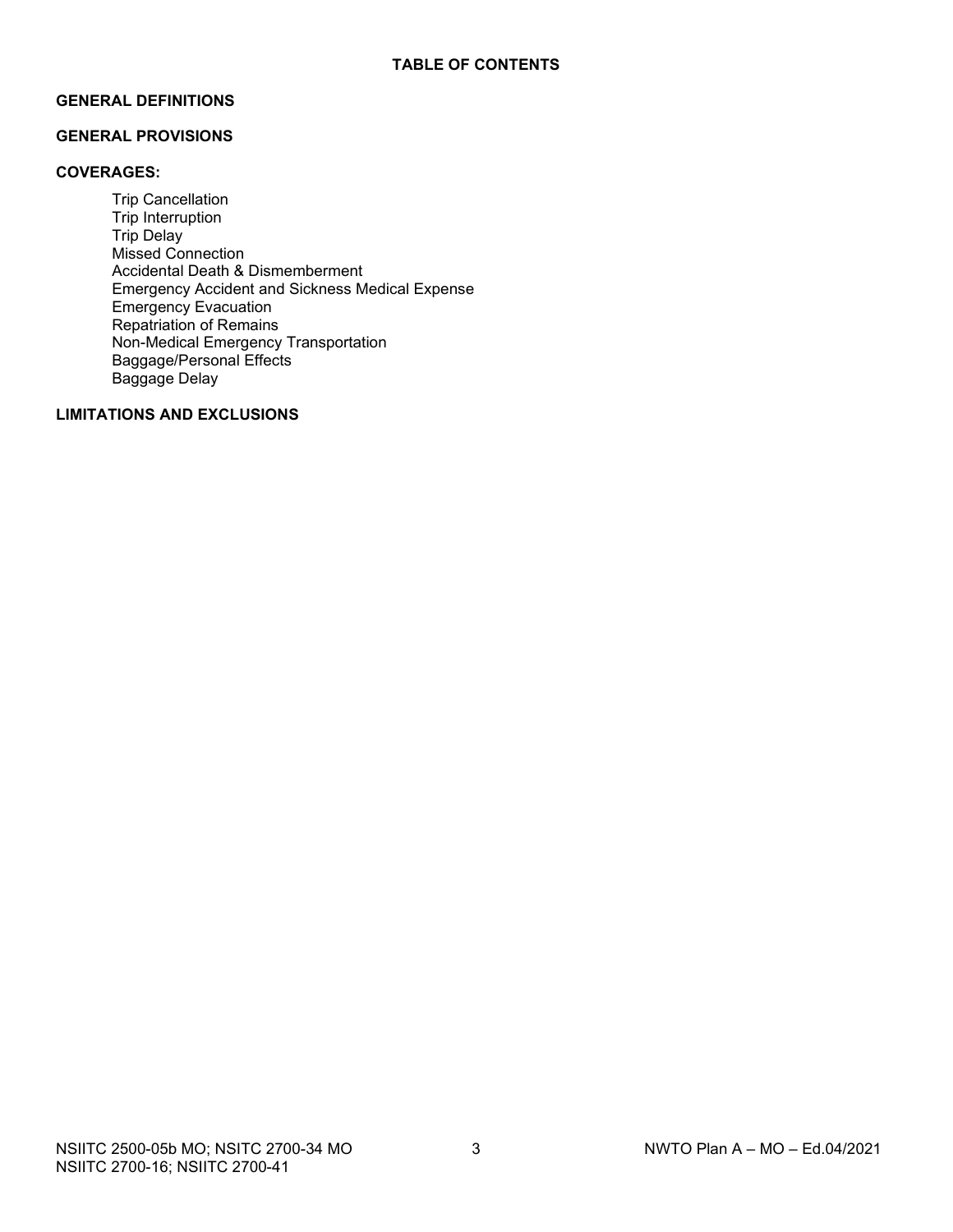# **NATIONWIDE MUTUAL INSURANCE COMPANY TRAVEL PROTECTION INSURANCE POLICY**

#### **GENERAL DEFINITIONS**

Throughout this document, when capitalized, certain words and phrases are defined as follows:

**Accident** means a sudden, unexpected, unintended, specific event that occurs at an identifiable time and place but shall also include exposure resulting from a mishap to a conveyance in which You are traveling.

**Accidental Injury** means Bodily Injury caused by an Accident (of external origin) that: 1) occurs while Your coverage is in effect under this Policy; and 2) requires physical examination and medical treatment by a Physician. The Injury must be the direct cause of loss, must be independent of all other causes, and must not be caused by or resulting from Your Sickness. The injury must be verified by a Physician in a format acceptable to the Company.

**Actual Cash Value** means the lesser of the replacement cost and the purchase price less Depreciation.

**Adventure Sports** means non-professional and non-competitive sports activities that are generally performed for recreation and leisure, and which are not a Bodily Contact Sport, Extreme Sport, Interscholastic Sport, Organized Sport or Mountaineering. Adventure Sports include but are not limited to: cycling, fishing, swimming, scuba diving for certified divers up to a maximum depth of sixty (60) feet and for uncertified divers up to a maximum depth of thirty (30) feet, snorkeling, white or black water rafting Grades 1-3, canoeing, kayaking, zip-lining, water skiing, camping, hiking, backpacking, sailing, boating, downhill Skiing, cross country Skiing, snowboarding, snowmobiling, sledding or tobogganing, snow tubing, ice skating, resort-sponsored activities, and approved activities of the Travel Supplier.

**Bankruptcy** means the total cessation of operations due to financial insolvency, with or without a filing.

**Bodily Contact Sports** means any competitive team sport in which players or participants may have direct physical contact with an opponent. Bodily Contact Sports include but are not limited to: football, soccer, baseball, wrestling, ice hockey, rugby and lacrosse. Bodily Contact Sports do not include Adventure Sports, Extreme Sports, Interscholastic Sports, Organized Sports or Mountaineering.

**Bodily Injury** means identifiable physical injury that is caused by an Accident and is independent of disease or bodily infirmity.

**Business Partner** means an individual who: (a) is involved in a legal partnership with You; and (b) is actively involved in the day-to-day management of the business.

**Checked Baggage** means Personal Effects brought by You for planned use on Your Trip for which a claim check has been issued to You by a Common Carrier.

**Common Carrier** means any land, sea, and/or air conveyance operating under a valid license for the transportation of passengers for hire. Taxis, limousines, and ride share services are not Common Carriers as defined herein.

**Company** means Nationwide Mutual Insurance Company.

**Complications of Pregnancy** means conditions requiring hospital confinement whose diagnoses are distinct from the pregnancy, but are adversely affected by the pregnancy, including, but not limited to: acute nephritis, nephrosis, cardiac decompression, missed abortion, pre-eclampsia, intrauterine fetal growth retardation, and similar medical and surgical conditions of comparable severity. Complications of Pregnancy also includes termination of ectopic pregnancy, and spontaneous termination of pregnancy, occurring during a period of gestation in which a viable birth is not possible. Complications of Pregnancy do not include elective abortion, elective cesarean section, false labor, occasional spotting, morning sickness, physician prescribed rest during the period of pregnancy, hyperemesis gravidarum, and similar conditions associated with the management of a difficult pregnancy not constituting a distinct complication of pregnancy.

**Cruise** means any pre-paid sea arrangements made by You.

**Deductible** means the amount of expenses for covered services and supplies that must be incurred by You before specified benefits become payable.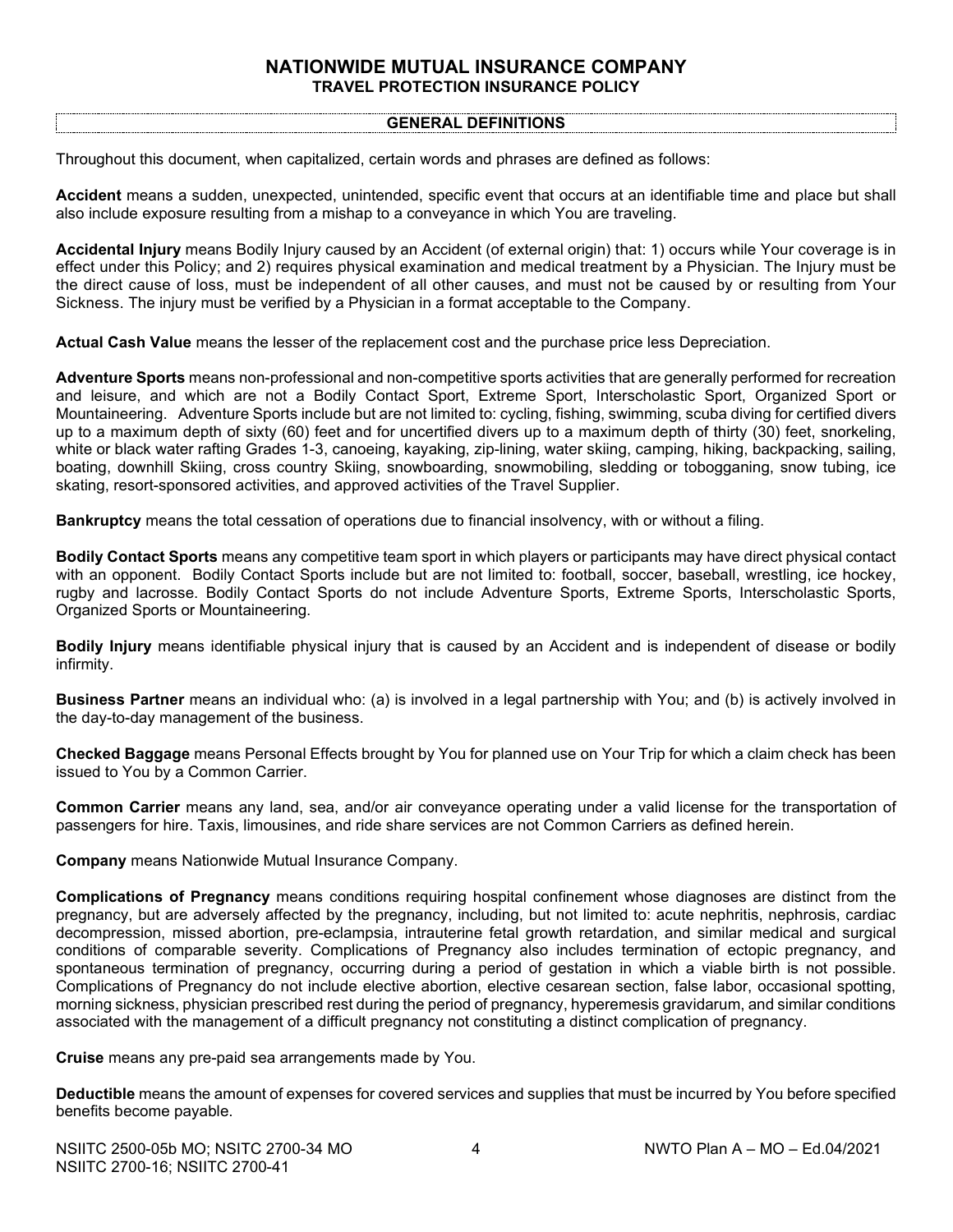**Default** means a material failure or inability to provide contracted services due to financial insolvency.

**Depreciation** means a reduction in value of ten percent (10%) per year from date of purchase for items accompanied by original receipts. For items not accompanied with a receipt, a reduction in value of twenty five percent (25%) the first year and ten percent (10%) per year thereafter. Depreciation will be calculated up to a maximum of eighty 80% from the estimated date of purchase as provided by the claimant. No depreciation will be applied to fine jewelry. There will be no reduction in value for an item less than one (1) year old and accompanied by an original receipt.

**Domestic Partner** means a person who is at least eighteen (18) years of age with whom You reside and can show evidence of cohabitation and shared financial assets and obligations for at least the previous six (6) months and has an affidavit of domestic partnership, if recognized by the jurisdiction within which You reside.

**Economy Fare** means the lowest published rate for a round-trip economy ticket.

**Effective Date** means 12:01 A.M. local time, at Your location, on the day after the required premium for such coverage is received by the Company or its authorized representative.

**Eligible Person** means a resident of the United States who is listed on Your purchase confirmation, is scheduled to take a Trip, applies for coverage under the Policy, and pays the required premium.

**Extreme Sports** means any high-risk non-team sport or recreation activity that is dangerous and if performed optimally, even by the highly skilled, risks loss of life or limb. Extreme Sports often involve speed, height, a high level of physical exertion and/or highly specialized gear. Extreme Sports include but are not limited to: skydiving, BASE jumping, hang gliding, Parachuting, bungee jumping, caving, rappelling, spelunking, white or black water rafting above Grade 3, Skiing or snowboarding outside marked trails or in an area accessed by helicopter, Mountaineering, Rock Climbing, any high‐altitude activity, personal combat or fighting sports, rodeo, racing or practicing to race any motorized vehicle, bicycle or watercraft, free diving, and scuba diving at a depth greater than sixty (60) feet or without a dive master. Extreme Sports do not include Adventure Sports, Bodily Contact Sports, Interscholastic Sports, Organized Sports or Mountaineering.

**Family Member** means Your or Your Traveling Companion's legal or common law spouse, civil union partner, parent, legal guardian, step-parent, grandparent, parents-in-law, grandchild, natural or adopted child, step-child, children-in-law, brother, sister, step-brother, step-sister, brother-in-law, sister-in-law, aunt, uncle, niece or nephew, or Business Partner.

**Final Payment** means the last payment made to Your Travel Supplier or one of the organization(s) or provider(s) with whom You booked Your Trip that satisfies the total cost of the Trip (meaning You now have a zero (\$0.00) balance due for all Trip arrangements).

**Hazard** means:

- a) Any delay of a Common Carrier (including Inclement Weather);
- b) Any delay by a traffic Accident en route to a departure, in which You or Your Traveling Companion is not directly involved;
- c) Any delay due to lost or stolen passports, travel documents or money, Quarantine, hijacking, unannounced Strike, Natural Disaster, civil commotion or riot;
- d) A closed roadway causing cessation of travel to the destination of the Trip (substantiated by the department of transportation, state police, etc.).

**Home** means Your primary place of residence.

**Home Country** means the United States of America.

**Hospital** means a legally constituted institution (or an institution which operates pursuant to law) having organized facilities for the care and treatment of sick and injured persons on a resident or inpatient basis, including facilities for diagnosis and surgery under the supervision of a staff of one (1) or more licensed physicians and which provides twenty-four (24)-hour nursing service by registered nurses on duty or call.

It does not mean convalescent, nursing, rest or extended care facilities or facilities operated exclusively for treatment of the aged, drug addict or alcoholic, even though the facilities are operated as a separate institution by a hospital.

**Host at Destination** means a person with whom You are sharing pre-arranged overnight accommodations at the host's usual principal place of residence.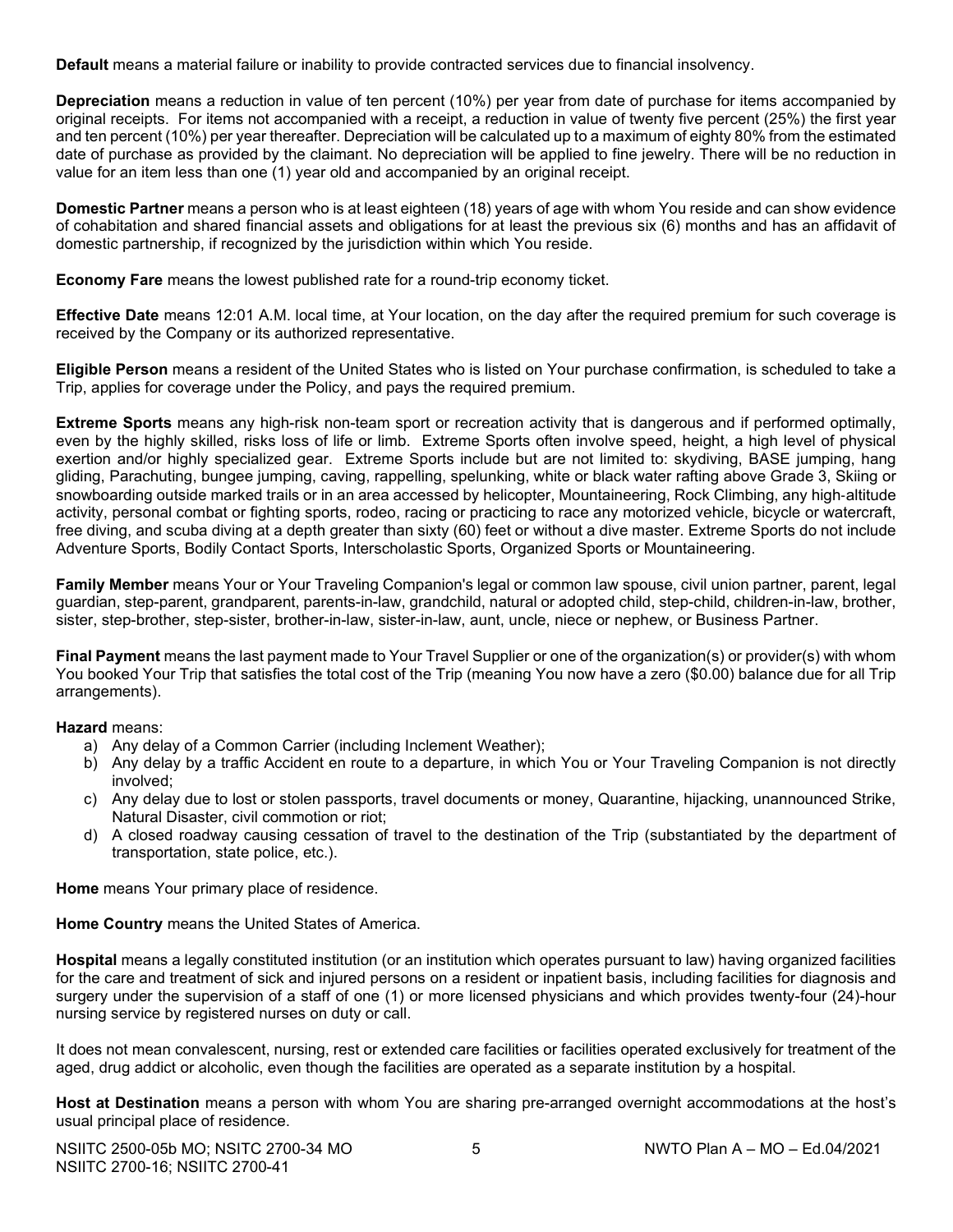**Inclement Weather** means any severe weather condition that delays the scheduled arrival or departure of a Common Carrier.

**Initial Deposit Date** means the date Your first Payment(s) or Deposit(s) for Your Trip is received by Your Travel Supplier or one of the organizations or providers with whom You are booking Your Trip.

**Insured** means the Eligible Person who elected to purchase coverage and whose premium was paid under the Policy.

**Interscholastic Sports** means any athletic contest or competition between accredited educational institutions if the participants are sponsored by the educational institution and are under the direct and immediate supervision of an employee of the educational institution. Interscholastic Sports includes the practice or training for the competition and the travel to or from such practice or competition in a vehicle designated by the educational institution, both while under the direct and immediate supervision of an employee of the educational institution. Interscholastic Sports do not include Adventure Sports, Bodily Contact Sports, Extreme Sports, Intramural Sports, Recreational Sports, club sports or Mountaineering.

**Intramural Sports** means competitive recreational sports organized within a school where matches or games are conducted between students of the same school (as opposed to teams who compete with other schools). Activities for Intramural Sports participants are not considered Interscholastic Sports.

**Loss** means Bodily Injury, Sickness or damage sustained by You, while coverage is in effect, in consequence of happening of one or more of the occurrences against which the Company has undertaken to indemnify You.

**Maximum Benefit** means the largest total amount that the Company will pay under any one benefit for You, as shown on the Schedule of Benefits and subject to any applicable sub-limits for certain types of activities.

**Mountaineering** means the sport, hobby or profession of walking, hiking, climbing and Rock Climbing up mountains that requires the use of ropes, harnesses, crampons or ice axes, and involves ascending beyond an altitude of four thousand five hundred (4,500) meters. Mountaineering is not an Adventure Sport, Bodily Contact Sport, Extreme Sport, Organized Sport or Interscholastic Sport.

**Natural Disaster** means earthquake, flood, fire, hurricane, blizzard, avalanche, tornado, tsunami, volcanic eruption, or landslide that is due to natural causes and includes an event that is directly due to naturally occurring wildfire, earthquake, windborne dust or sand, volcanic eruption, tsunami, snow, rain or wind, that results in widespread and severe damage such that either the government of the country where the Natural Disaster occurs issues an official disaster declaration or the U.S. Government issues advice to leave the country where the Natural Disaster occurs.

**Necessary Treatment** means medical services and/or supplies recommended by the treating Physician that must be performed during the Trip due to the serious and acute nature of the Sickness or Accidental Injury. The Company will not pay Covered Medical Expenses incurred after Your return Home from the Trip or after the Scheduled Return Date except as provided under the Extension of Benefits coverage.

#### **Organized Sports** means **Intramural Sports** or **Recreational Sports**.

**Other Insurance** means any and every type of insurance covering the same or similar risk/loss as covered under this Policy. Coverage under this Policy shall be secondary to coverage under all Other Insurance except where prohibited by law.

**Parachuting** means an activity involving the breaking of a free fall from an airplane using a parachute.

**Payments or Deposits** means the cash, check, or credit card amounts actually paid for Your Trip. Payments made in the form of a certificate, voucher not purchased by cash, grant or discount are not Payments or Deposits as defined herein.

**Personal Computer** means a small, general purpose electronic device for storing and processing data that is created to be utilized by one individual at a time and can perform multiple functions. The size and capabilities of the computer allow it to be operated for personal purposes. Personal Computers shall include desktop computers and laptop computers. Personal Computers shall also include:

- tablets
- Personal Digital Assistant (PDA)
- handheld devices and smartphones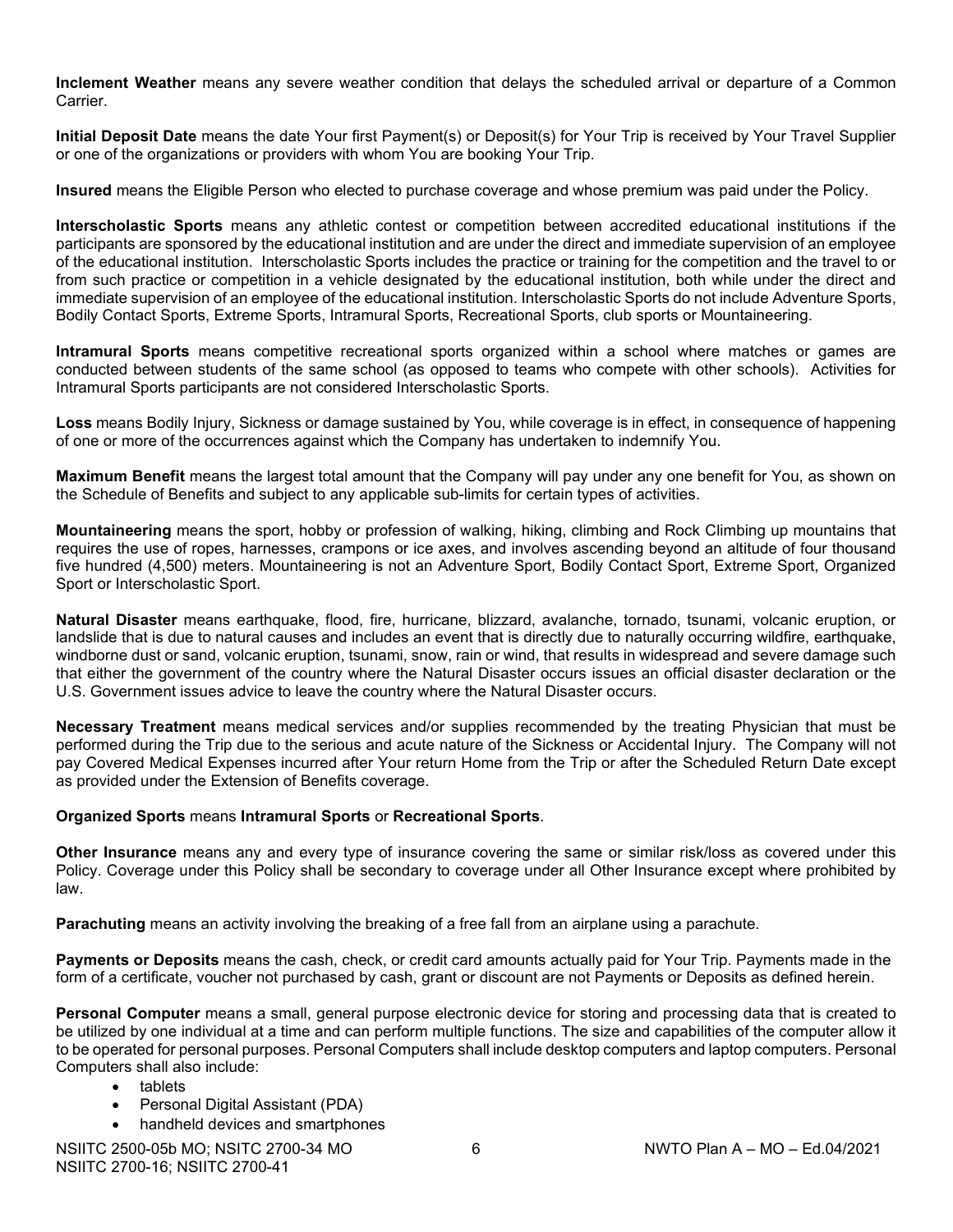e-readers

**Personal Effects** means privately-owned articles including clothing and toiletry items brought by You for planned use on Your Trip.

**Physician** means a licensed practitioner of medical, surgical or dental services, or a Christian Science Practitioner, acting within the scope of his/her license. The treating Physician may not be You, Your Traveling Companion or a Family Member.

**Policy** means this document, and any endorsements, riders or amendments that will attach during the period of coverage.

**Political Situation** means a written recommendation by officials of Your Home Country that You leave Your Host Country for non-medical reasons, or, if You are expelled or declared persona non-grata, on the written authority of Your Host Country.

**Pre-Existing Condition** means an illness, disease, or other condition during the sixty (60) day period immediately prior to the Effective Date of Your Policy for which You, Your Traveling Companion or a Family Member booked to travel with You: 1) exhibited symptoms that would have caused a typical person to seek medical advice or treatment was received or 2) took or received a prescription for drugs or medicine. Item (2) of this definition does not apply to a condition that is treated or controlled solely through the taking of prescription drugs or medicine and remains treated or controlled without any adjustment or change in the required prescription throughout the sixty (60) day period before the Effective Date of Your Policy.

**Quarantine** means Your strict isolation imposed by a Government authority or Physician to prevent the spread of disease. An embargo preventing You from entering a country is not a Quarantine.

**Reasonable Expenses** means any meal, lodging, local transportation and essential phone call expense that were necessarily incurred as the result of a covered event, and that were not provided free of charge or otherwise reimbursed by a Common Carrier, Travel Supplier or other party.

**Recreational Sports** mean those activities where the primary purpose of the activity is participation, with the related goals of improved physical fitness, fun, and social involvement. Recreational sports are usually perceived as being less stressful, both physically and mentally, on the participants. There are lower expectations regarding both performance and commitment to the sport in the recreational sphere as compared to competitive sports. Recreational Sports do not include Adventure Sports, Bodily Contact Sports, Extreme Sports, Interscholastic Sports, Intramural Sports or Mountaineering.

**Rock Climbing** means the activity of climbing up, down or across artificial rock walls or natural rock formations under the supervision of a guide and utilizing approved safety equipment.

**Scheduled Departure Date** means the date on which You are originally scheduled to leave on Your Trip.

**Scheduled Return Date** means the date on which You are originally scheduled to return to the point of origin or to a different final destination.

**Security Situation** means a civil and/or military uprising, insurrection, war, revolution, or other violent disturbance in a Host Country, which, in the opinion of either the recognized government of Your Home Country, the Host Country, or the Travel Assistance Company immediate evacuation is advised. Emergency Security Situation does not include Natural Disasters.

**Sickness** means an illness or disease of the body that: 1) requires a physical examination and medical treatment by a Physician and 2) commences, worsens or presents new symptoms while Your coverage is in effect.

**Ski** or **Skiing** means winter recreation of snow skiing, snowboarding, or telemarking on Trail systems as accessed by a pre-paid use ticket for lifts and/or use or admission, but does not include cross country skiing, back country skiing, heliskiing, extreme skiing, snowcat skiing, ski-jumping, off-piste skiing, tubing, luging, half-pipes, terrain parks, or other snow play activities either on or off Trails.

**Sound Natural Teeth** means teeth that are whole or properly restored and are without impairment, periodontal or other conditions and are not in need of the treatment provided for any reason other than an Accidental Injury. For purposes of this Policy, teeth previously restored with a crown, inlay, onlay, or porcelain restoration or treated by endodontics, except amalgam or composite resin fillings, are not considered Sound Natural Teeth.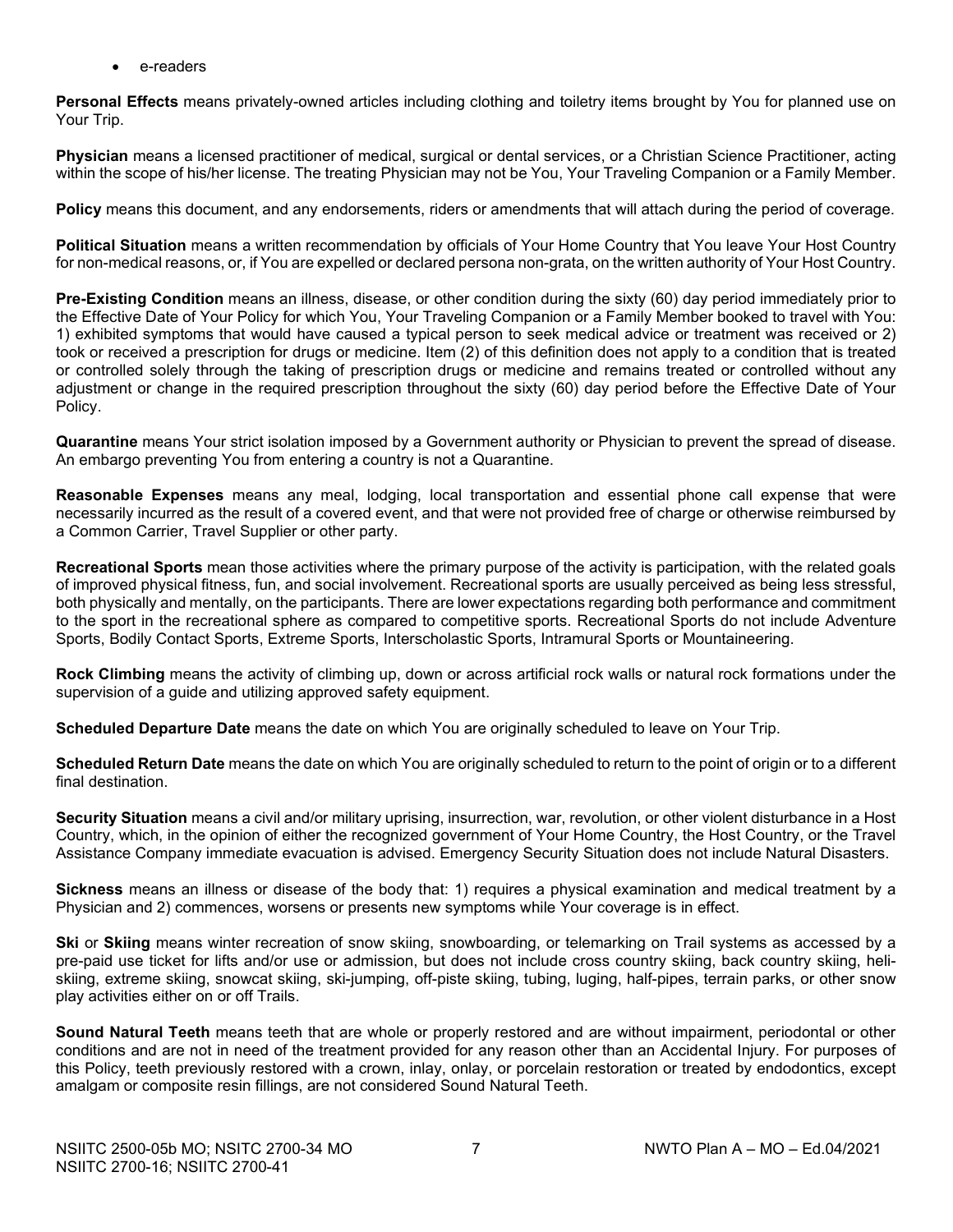**Strike** means any unannounced labor disagreement that interferes with the normal departure and arrival of a Common Carrier.

**Terrorist Incident** means an act of violence, other than civil commotion, insurrection or riot (that is not an act of war, declared or undeclared), that results in loss of life or major damage to property, by any person acting on behalf of, or in connection with, any organization that is generally recognized as having the intent to overthrow or influence the control of any government The act must be deemed an act of terrorism by U.S. Department of State or the law enforcement organization in charge at the location of the Terrorist Incident.

**Time Sensitive Period** means within fourteen (14) days of the Initial Deposit Date and within fourteen (14) days of payment for any subsequent Travel Arrangements added to Your Trip.

**Trails** means named skier paths as designated for downhill travel as shown on a resort trail map using the international difficulty rating Trails does not include connecting paths or cross-overs between downhill trails, trails that are outside the established marked and patrolled boundaries of a Ski resort, or areas designated as unsafe or closed by ski resort management for avalanche control work.

**Travel Arrangements** means: (a) transportation; (b) accommodations; and (c) other specified services arranged by the Travel Supplier for the Trip. Air arrangements covered by this definition also include any direct round trip air flights booked by others, to and from the scheduled Trip departure and return cities, provided the dates of travel for the air flights are within seven (7) total days of the scheduled Trip dates.

**Travel Assistance Company** means the service provider listed on Your purchase confirmation.

**Travel Supplier** means a Cruise line, airline, hotel, travel agency, etc., who has made the land, air and/or sea arrangements.

**Traveling Companion** means a person who has coordinated Travel Arrangements or vacation plans with You and intends to travel with You during the Trip. Note: a group or tour leader is not considered Your Traveling Companion unless You are sharing room accommodations with the group or tour leader.

**Trip** means scheduled travel with a defined itinerary away from Your Home up to one hundred eighty (180) days in length for which coverage is purchased under this Policy and premium is paid.

**Unforeseen** means not anticipated or expected and occurring after the Effective Date of Your Policy.

**Uninhabitable** means that, as determined by a qualified examiner selected by the Company in its sole discretion: (1) the building structure itself is unstable and there is a risk of collapse in whole or in part; (2) there is exterior or structural damage to the building allowing elemental intrusion, such as rain, wind, hail or flood; (3) immediate safety hazards affecting the building have yet to be cleared, such as debris on roofs or downed electrical lines; or (4) the building is without electricity or water and/or is not suitable for human occupancy.

**You or Your** refers to the Insured.

#### **GENERAL PROVISIONS**

The following provisions apply to all coverages:

**LEGAL ACTIONS -** No legal action for a claim can be brought against the Company unless there has been full compliance with all of the terms of this Policy/Certificate and no more than ten (10) years after the time required for giving Proof of Loss.

**CONTROLLING LAW -** Any part of this Policy that conflicts with the state law where the Policy is issued is changed to meet the minimum requirements of that law.

**GOVERNING JURISDICTION** – The insurance regulatory agency and courts of the jurisdiction in which You reside shall have jurisdiction over the individual or group insurance coverage as if such coverage or plan were issued directly to You.

**MISREPRESENTATION AND FRAUD –** This Policy was issued in reliance on the information You provided at the time of application. The Company may deny all coverage under this Policy, or, at the Company's election, assert any other remedy available under applicable law, if You or and Traveling Companion seeking coverage under this Policy knowingly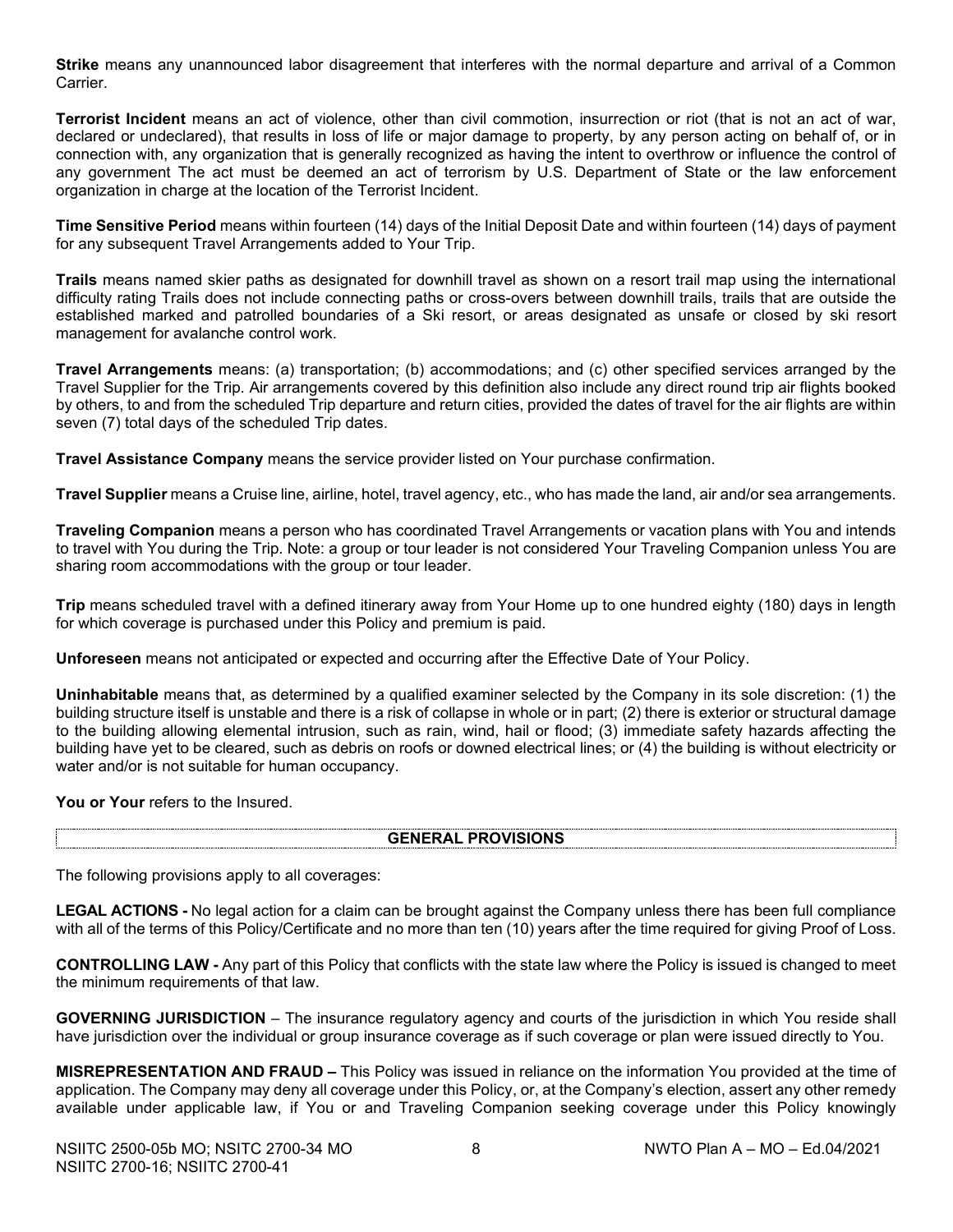concealed, misrepresented or omitted any material fact or engaged in fraudulent conduct at the time of application, at any time during the policy period, or in connection with the filing or settlement of any claim.

**DUTY OF COOPERATION** - You agree to fully cooperate with the Company in the event the Company determines that an investigation is warranted regarding any claim for coverage under this Policy. You agree to comply with all requests by the Company to provide information and/or documentation related to any claim under this Policy. You agree to cooperate with the Company in the investigation and assessment of any loss and/or circumstances giving rise to a loss under this Policy.

**SUBROGATION -** This **SUBROGATION** provision does not apply to the following benefits – Accidental Death & Dismemberment; Emergency Accident and Sickness Medical Expense.

To the extent the Company pays for a Loss suffered by You, the Company will take over the rights and remedies You had relating to the Loss. This is known as subrogation. You must help the Company to preserve its rights against those responsible for the Loss. This may involve signing any papers and taking any other steps the Company may require. If the Company takes over Your rights, You must sign an appropriate subrogation form supplied by the Company.

**ASSIGNMENT -** This Policy and all coverages provided are not assignable, whether by operation of law or otherwise, but benefits may be assigned.

# **WHEN YOUR COVERAGE BEGINS** - Provided:

- a) coverage has been elected; and
- b) the required premium has been paid.

All coverage except Trip Cancellation will begin on the Scheduled Departure Date, or the actual departure date if change is required by a Common Carrier, when You depart for the first Travel Arrangement (or alternate travel arrangement if You must use an alternate travel arrangement to reach Your Trip destination) for Your Trip. No coverage can be purchased after a person departs on a Trip.

Trip Cancellation coverage will begin on Your Effective Date. No coverage can be purchased after a person departs on a trip.

In the event this Policy has been purchased without insuring any pre-paid Trip costs or purchased for post-departure benefits only, coverage under Baggage/Personal Effects and Emergency Accident and Sickness Medical Expense coverages will begin twenty-four (24) hours after the purchase of this Policy and only when You are more than one hundred (100) miles away from Your Home.

# **WHEN YOUR COVERAGE ENDS**

Trip Cancellation coverage will end on the earlier of: (a) the scheduled departure time on the Scheduled Departure Date of Your Trip; (b) the date and time You depart on Your Trip; or (c) the date and time You cancel Your Trip.

All Other Coverages will end the earliest of the following:

- (a) the Scheduled Return Date as stated on the travel tickets;
- (b) the date and time You return to Your origination point if prior to the Scheduled Return Date;

(c) the date and time You deviate from, leave or change the original Trip itinerary (unless due to Unforeseen and unavoidable circumstances covered by the Policy);

(d) if You extend the return date, coverage will terminate at 11:59 P.M., local time, at Your location on the Scheduled Return Date, unless otherwise authorized by the Company in advance of the Scheduled Return Date;

(e) when Your Trip exceeds one hundred eighty (180) days.

**EXTENDED COVERAGE -** Coverage will be extended under the following conditions, should they occur during the journey to the return destination or to a different destination:

(a) When You commence air travel from Your origination point: (i) within two (2) days before the commencement of the Travel Arrangements, coverage shall apply from the time of departure from the origination point; or (ii) greater than two (2) days before the commencement of the Travel Arrangements, the extension of coverage shall be provided only during Your air travel.

(b) If You return to Your origination point: (i) within two (2) days after the completion of the Travel Arrangements, coverage shall apply until the time of return to the origination point; or (ii) greater than two (2) days after the completion of the Travel Arrangements, the extension of coverage shall be provided only during Your air travel.

(c) If You are a passenger on a scheduled Common Carrier that is unavoidably delayed up to five (5) days in reaching the final destination, coverage will be extended for the period of time needed to arrive at the final destination.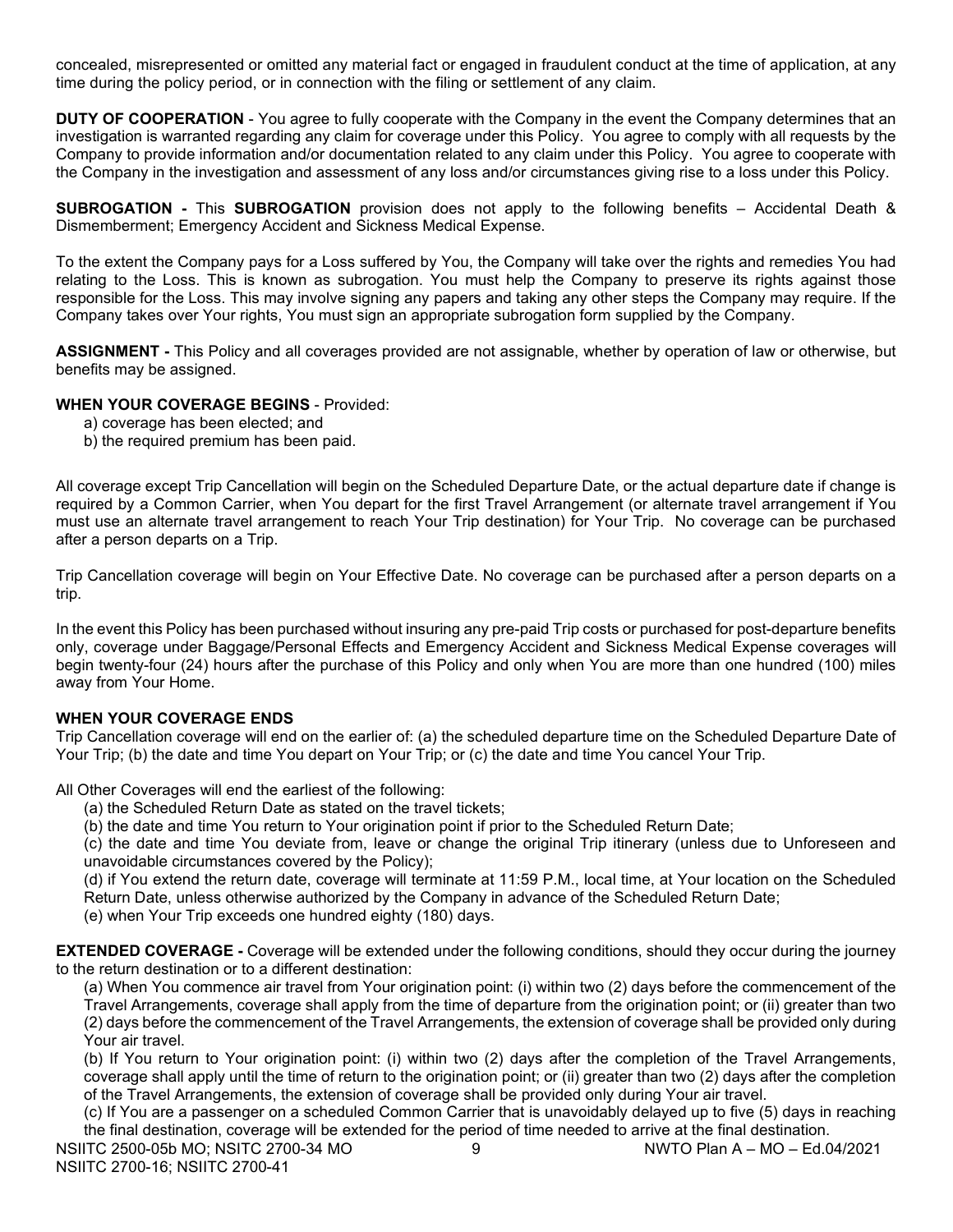(d) If You are unavoidably delayed up to five (5) days in traveling on the Scheduled Return Date due to a reason covered under this Policy, coverage will be extended for the period of time needed to arrive at the point of origin or to a different final destination.

(e) If: (a) Your entire Trip is covered by the Policy; and (b) Your return is delayed by an event specified under Trip Cancellation, Trip Interruption or Trip Delay. This extension of coverage will end on the earlier of: (a) the date You reach Your return destination; or (b) seven (7) days after the date the Trip was scheduled to be completed.

**EXCESS INSURANCE LIMITATION** - The insurance provided by this Policy shall be in excess of all Other Insurance except where prohibited by law. If at the time of the occurrence of any Loss there is Other Insurance in place, the Company shall be liable only for the excess of the amount of Loss not paid or payable by Other Insurance.

# **The following provisions apply to all benefits except Baggage/Personal Effects and Baggage Delay:**

**PAYMENT OF CLAIMS -** The Company, or its designated representative, will pay a claim within fifteen (15) working days after the submission of all forms necessary to establish the nature and extent of any claim.

Benefits for Loss of life are payable to Your beneficiary. If a beneficiary is not designated by You at the time of purchase, benefits for Loss of life will be paid to the first of the following surviving preference beneficiaries:

- (a) Your spouse;
- (b) Your child or children jointly;
- (c) Your parents jointly if both are living or the surviving parent if only one survives;
- (d) Your brothers and sisters jointly; or
- (e) Your estate.

All other claims will be paid to You. In the event You are a minor, incompetent or otherwise unable to give a valid release for the claim, the Company may make arrangement to pay claims to Your legal guardian or other qualified representative.

All or a portion of all other benefits provided by this Policy may, at the option of the Company, be paid directly to the provider of the service(s). All benefits not paid to the provider will be paid to You.

Any payment made in good faith will discharge the Company's liability to the extent of the claim.

The applicable benefit amount will be reduced by the amount of benefits, if any, previously paid by Other Insurance policies. In no event will the Company reimburse You for an amount greater than the amount paid by You.

All benefits payable under this Policy shall be reduced by the amount of any credit, voucher or refund provided by any Common Carrier, Travel Supplier or any other third party.

**NOTICE OF CLAIM -** Written notice of claim must be given by the claimant (either You or someone acting for You) to the Company or its designated representative within ninety (90) days after a covered Loss first begins or as soon as reasonably possible. Notice should include Your name, the Travel Supplier's name and the Plan number. Notice should be sent to the Company's administrative office, at the address shown on the cover page of the Policy/Certificate, or to the Company's designated representative. No claim will be denied based upon the failure to provide notice within the specified time, unless this failure operates to prejudice Our rights.

**PROOF OF LOSS -** The claimant must send the Company, or its designated representative, Proof of Loss within ninety (90) days after a covered Loss occurs or as soon as reasonably possible. Failure to furnish such proof within the time required shall not invalidate nor reduce any claim if it was not reasonably possible to give proof within such time, and no claim will be denied based upon the insureds failure to provide notice within such specified time, unless this failure operates to prejudice the rights of the insurer, as per Missouri regulation 20 CSR 100-1.020 (D).

**PHYSICAL EXAMINATION AND AUTOPSY -** The Company, or its designated representative, at its own expense, have the right to have You examined as often as necessary while a claim is pending. The Company, or its designated representative, also has the right to have an autopsy made unless prohibited by law.

**EXAMINATION UNDER OATH** – The Company, or its designated representative, at its own expense, have the right to have You questioned under oath as often as necessary while a claim is pending.

**TIME OF PAYMENT OF CLAIMS -** Benefits payable under this Policy for any Loss other than Loss for which this Policy provides any periodic payment will be paid upon receipt of due written Proof of Loss in accordance with state requirements.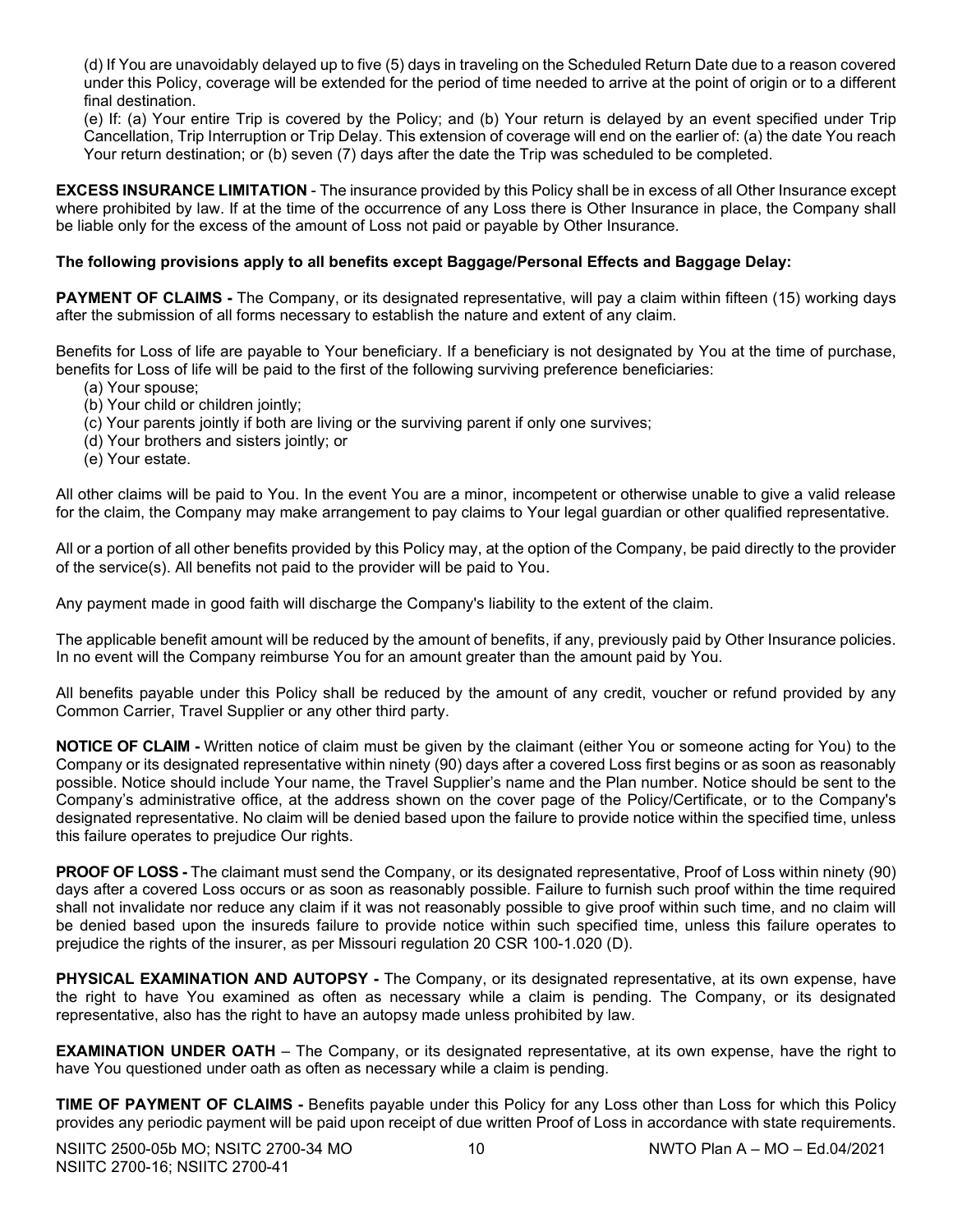Subject to due written Proof of Loss, all accrued indemnities for Loss for which this Policy provides periodic payment will be paid monthly and any balance remaining unpaid upon the termination of liability, will be paid immediately upon receipt of due written proof.

#### **The following provisions apply to Baggage/Personal Effects and Baggage Delay coverages:**

**NOTICE OF LOSS -** If Your property covered under this Policy is lost, stolen or damaged, You must:

(a) notify the Company, or its authorized representative as soon as possible;

(b) take immediate steps to protect, save and/or recover the covered property:

(c) give immediate notice to the carrier, Travel Supplier, property manager or bailee who is or may be liable for the Loss or damage and provide a copy of such notification to the Company;

(d) notify the police or other authority in the case of robbery or theft within twenty-four (24) hours and provide a copy of such report to the Company; and

(e) complete all steps required by local police or authorities to pursue investigation of the claim in the case of robbery or theft.

**SETTLEMENT OF LOSS -** Claims for damage and/or destruction shall be paid after acceptable proof of the damage and/or destruction is presented to the Company and the Company has determined the claim is covered. Property will be considered lost if it has not been recovered within thirty (30) days of the event. You must present acceptable Proof of Loss and the value involved to the Company.

**DISAGREEMENT OVER SIZE OF LOSS** - If there is a disagreement about the Actual Cash Value or amount of the Loss, either You or the Company can make a written request for an appraisal. Each party shall select a competent and disinterested appraiser and notify the other of the appraiser selected within twenty (20) days of such demand. The appraisers shall first select a competent and disinterested umpire; and failing for fifteen (15) days to agree upon such umpire, then, on request of the either party, such umpire shall be selected by a judge of a court of record in the state and county (or city if the city is not within a county) in which the property covered is located. The appraisers shall then appraise the loss, stating separately Actual Cash Value and loss to each item; and, failing to agree, shall submit their differences, only, to the umpire. The umpire shall make the award within thirty (30) days after the umpire receives the appraisers' submissions of their differences. An award in writing, so itemized, of any two when filed with the Company shall determine the amount of Actual Cash Value and loss. Each appraiser shall be paid by the party selecting such appraiser and the expenses of appraisal and umpire shall be paid by the parties equally.

Arbitration shall be held in the county of the Insured's residence. If the Insured has no residence, then the arbitration will be held at the circuit court of Cole County.

This provision does not preclude any party or beneficiary under the contract from instituting suit or legal action at any time. Arbitration is not a condition precedent to the right to bring or recover in a legal action.

# **COVERAGES**

No Coverage is intended to duplicate or overlap any other Coverage or benefit provided under this Policy. Should there be an inadvertent duplication of benefit or coverage, the Company will only provide payable benefits under the Coverage with the highest Maximum Benefit or largest scope of coverage subject to any applicable sub-limits.

#### **TRIP CANCELLATION**

The Company will reimburse You, up to the Maximum Benefit shown on the Schedule of Benefits subject to any applicable sub-limits, if You cancel Your Trip for any of the following reasons that are Unforeseen and takes place after Your Effective Date:

1. Your Sickness, Accidental Injury or death that results in medically imposed restrictions as certified by a Physician at the time of Loss preventing Your participation in the Trip. A Physician must advise to cancel the Trip on or before the Scheduled Departure Date.

2. Sickness, Accidental Injury or death of a Family Member or Traveling Companion booked to travel with You, that results in medically imposed restrictions as certified by a Physician that causes Your Trip to be cancelled.

3. Sickness, Accidental Injury or death of a non-traveling Family Member.

4. The death or Hospitalization of Your Host at Destination.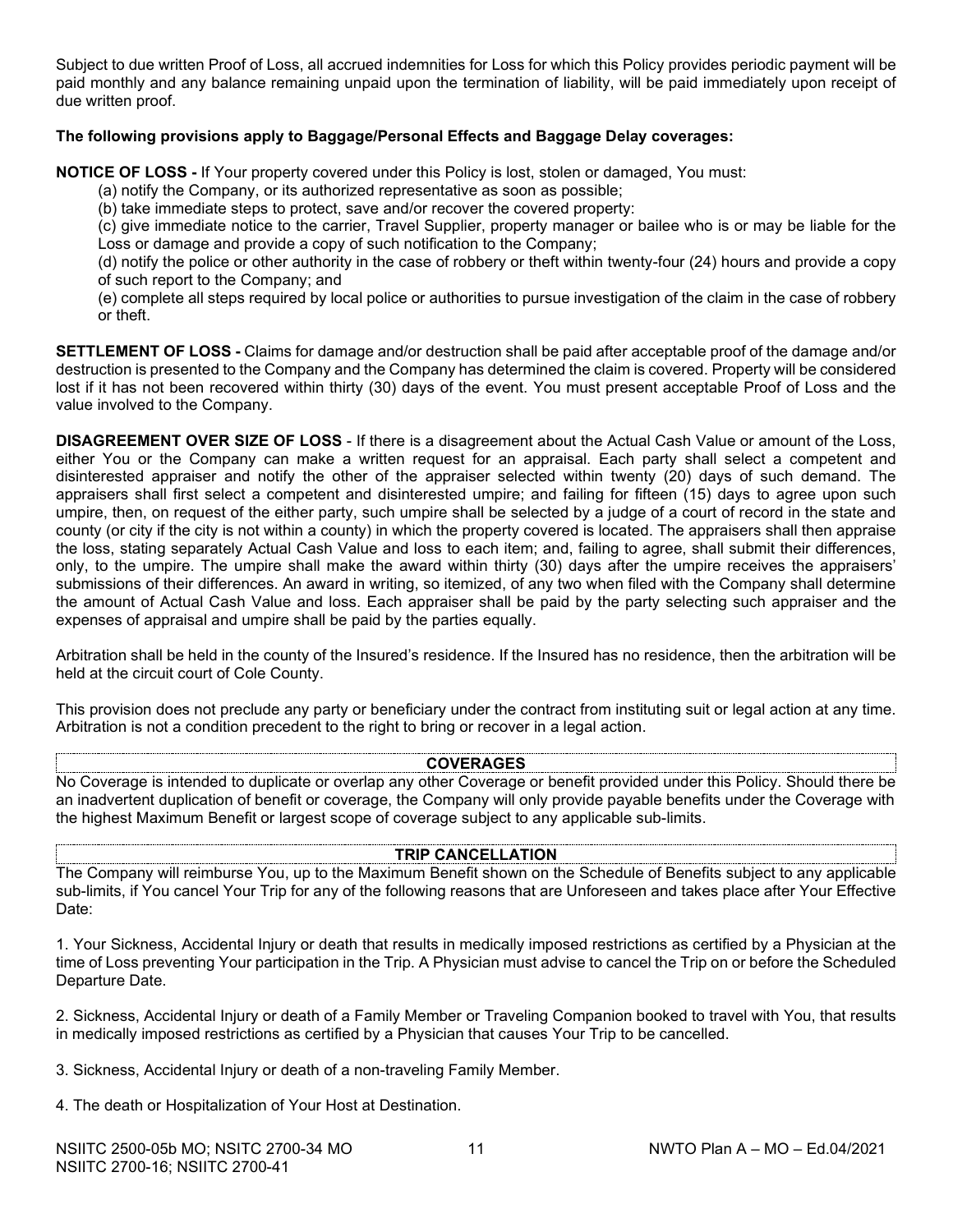5. After five (5) years of continuous employment at the same company, You or Your Traveling Companion are terminated or laid-off, from full time employment by that company through no fault of Your or their own.

6. Your or Your Traveling Companion's transfer of employment of two hundred fifty (250) miles or more. Your or Your Traveling Companion must have been employed with the transferring employer on Your Effective Date. The transfer must require Your or Your Traveling Companion's Home to be relocated.

7. You, Your Traveling Companion or Family Member, who are military personnel, are called to emergency duty to provide aid or relief in the event of a Natural Disaster (this does not include war).

8. Weather that causes complete cessation of services for at least forty-eight (48) consecutive hours of the Common Carrier with whom You are scheduled to travel and prevents You from reaching Your destination. This benefit will not apply if the Natural Disaster has been forecasted or a storm has been named prior to purchase of this Policy.

9. Natural Disaster at the site of Your destination that renders Your destination accommodations Uninhabitable. This benefit will not apply if the Natural Disaster has been forecasted or a storm has been named prior to purchase of this Policy.

10. A Terrorist Incident that occurs in Your departure city or in a city listed on Your Trip itinerary and within thirty (30) days prior to Your Scheduled Departure Date. Benefits are not provided if the Travel Supplier offers a substitute itinerary. This does not include flight connections or other transportation arrangements to reach Your destination. A Terrorist Incident that occurs onboard an in-flight aircraft is not covered. This benefit only applies if the Policy has been purchased within the Time Sensitive Period and for the full cost of the Trip.

11. You or Your Traveling Companion are a victim of a felonious assault.

12. You or Your Traveling Companion being hijacked, Quarantined, required to serve on a jury, or subpoenaed within ten (10) days of departure; having Your Home made Uninhabitable by Natural Disaster; or burglary of Your Home within ten (10) days of departure.

13. You or Your Traveling Companion being directly involved in a traffic accident (substantiated by a police report provided by You to the Company) while en route to departure.

14. Bankruptcy or Default of an airline, cruise line, Travel Supplier (other than an organization or firm from whom You purchased Travel Arrangements supplied by others) causing a complete cessation of travel services provided the Bankruptcy or Default occurs more than ten (10) days following Your Effective Date. Benefits will be paid due to Bankruptcy or Default of an airline only if no alternate transportation is available. If alternate transportation is available, benefits will be limited to the change fee charged to allow You to transfer to another airline in order to get to Your intended destination. This benefit only applies if Your Scheduled Departure Date is no more than fifteen (15) months beyond Your Effective Date and Your payment for this Policy is received within the Time Sensitive Period and You have insured the full cost of Your Trip.

15. Strike that causes complete cessation of services of the Common Carrier with whom You are scheduled to travel for at least forty-eight (48) consecutive hours.

The Company will reimburse You up to the Maximum Benefit shown on the Schedule of Benefits, subject to any applicable sub-limits, for the following:

- (a) pre-paid non-refundable cancellation charges imposed by the Travel Suppliers;
- (b) If Your Travel Supplier cancels Your Trip, You are covered up to the Maximum Benefit shown on the Schedule of Benefits for the reissue fee charged by the airline for the tickets or for the cost charged by the airline to retain Your frequent flyer miles if not used to purchase the airline ticket in conjunction with this Trip. You must have covered the entire cost of the Trip including the airfare.
- (c) The fees incurred by You for re-depositing frequent traveler awards (frequent flyer miles, hotel point rewards, etc.) in Your account if You used awards for any part of a Trip that is canceled for a covered reason. In no event will the Company reimburse You for the cash value of Your airline ticket(s) purchased with frequent flier miles.

In no event shall the amount reimbursed exceed the amount You pre-paid for the Trip.

# **TRIP INTERRUPTION**

The Company will reimburse You, up to the Maximum Benefit shown on the Schedule of Benefits, subject to any applicable sub-limits, if You interrupt Your Trip after Your departure or if You join Your Trip after Your Scheduled Departure Date due to any of the following Unforeseen reasons that occur while this coverage is in effect for You: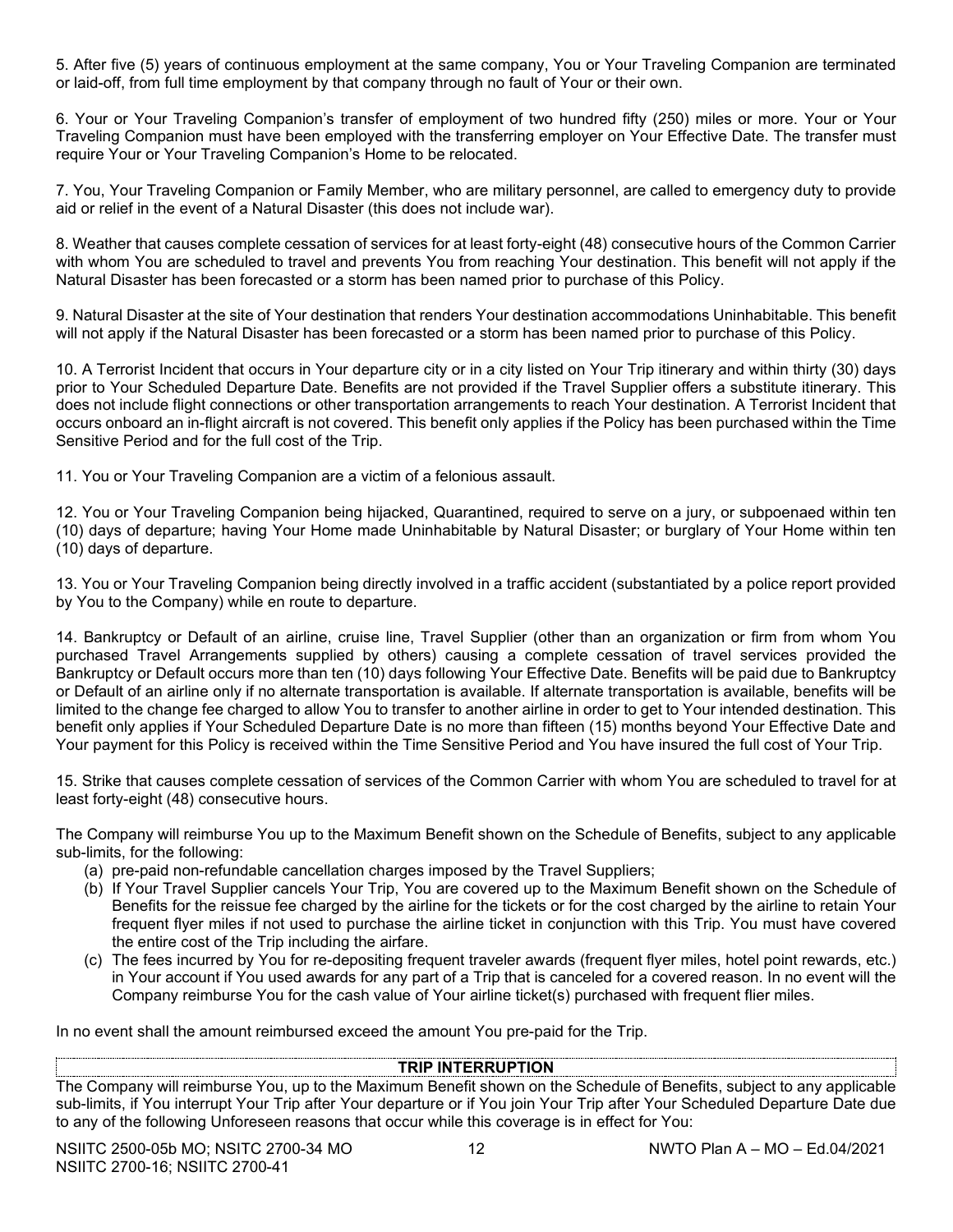1. Your Sickness, Accidental Injury or death, that results in medically imposed restrictions as certified by a Physician at the time of Loss preventing Your continued participation in the Trip. A Physician must advise to cancel the Trip on or before the Scheduled Return Date.

2. Sickness, Accidental Injury or death of a Family Member or Traveling Companion booked to travel with You that a.) occurs while You are on Your Trip; b.) requires Necessary Treatment at the time of interruption; and c.) as certified by a Physician, results in medically imposed restrictions so disabling as to prevent that person's continued participation on the Trip.

3. Sickness, Accidental Injury or death of a non-traveling Family Member.

4. The death or Hospitalization of Your Host at Destination during Your trip.

5. After five (5) years of continuous employment at the same company, You are terminated or laid-off during Your Trip, from full time employment by that company through no fault of Your own.

6. Your or Your Traveling Companion's transfer of employment of two hundred fifty (250) miles or more that occurs during Your Trip. You or Your Traveling Companion must have been employed with the transferring employer on Your Effective Date. The transfer must require Your or Your Traveling Companion's Home to be relocated.

7. You, Your Traveling Companion or Family Member, who are military personnel, and are called to emergency duty to provide aid or relief in the event of a Natural Disaster (this does not include war).

8. Weather that causes complete cessation of services for at least forty-eight (48) consecutive hours of the Common Carrier on which You are scheduled to travel and prevents You from reaching Your destination. This benefit will not apply if the Natural Disaster has been forecasted or a storm has been named prior to purchase of this coverage.

9. Natural Disaster at the site of Your destination that renders Your destination accommodations Uninhabitable.

10. A Terrorist Incident that occurs in Your departure city or in a city listed on Your Trip itinerary during Your Trip. Benefits are not provided if the Travel Supplier offers a substitute itinerary. This does not include flight connections or other transportation arrangements to reach Your destination. A Terrorist Incident that occurs onboard an in-flight aircraft is not covered. This benefit only applies if the Policy has been purchased within the Time Sensitive Period and for the full cost of the Trip.

11. You or Your Traveling Companion are a victim of a felonious assault.

12. You or Your Traveling Companion being hijacked, Quarantined, required to serve on a jury or subpoenaed during the Trip; having Your Home made Uninhabitable by Natural Disaster; or burglary of Your principal place of residence during the Trip.

13. You or Your Traveling Companion being directly involved in a traffic Accident while en route to departure (substantiated by a police report provided by You to the Company).

14. Bankruptcy or Default of an airline, cruise line, Travel Supplier (other than an organization or firm from whom You purchased Travel Arrangements supplied by others) causing a complete cessation of travel services provided the Bankruptcy or Default occurs during Your Trip. Benefits will be paid due to Bankruptcy or Default of an airline only if no alternate transportation is available. If alternate transportation is available, benefits will be limited to the change fee charged to allow You to transfer to another airline in order to get to Your intended destination. This benefit only applies if Your Scheduled Departure Date is no more than fifteen (15) months beyond Your Effective Date and Your payment for this Policy is received within the Time Sensitive Period and You have insured the full cost of Your Trip.

15. Strike that causes complete cessation of services of the Common Carrier with whom You are scheduled to travel for at least forty-eight (48) consecutive hours.

The Company will reimburse You up to the Maximum Benefit shown on the Schedule of Benefits, subject to any applicable sub-limits, for the following:

(a) pre-paid unused, non-refundable land or sea expenses paid to the Travel Suppliers;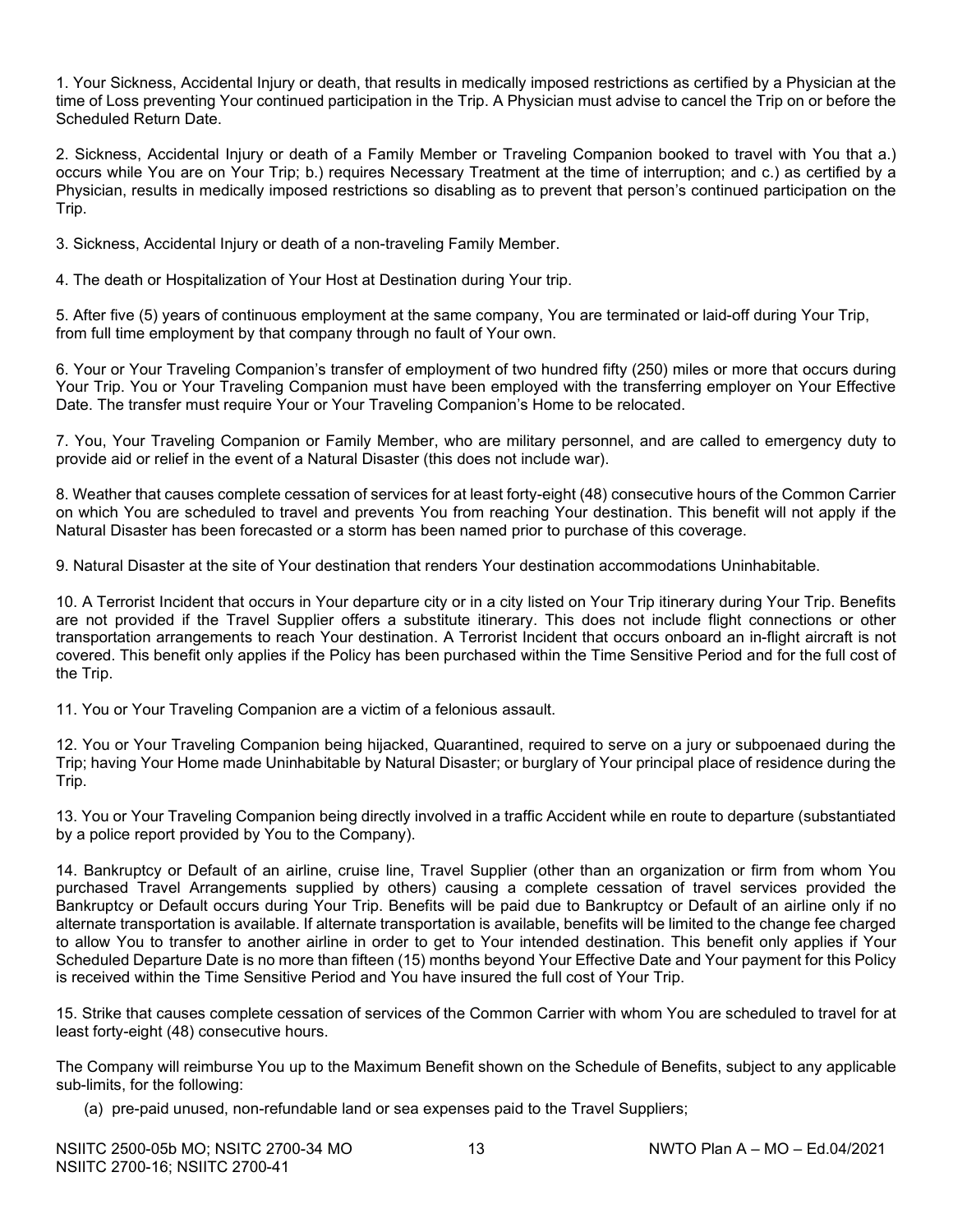(b) the airfare paid less the value of applied credit from an unused travel ticket, to return home, join or rejoin the original Travel Arrangements limited to the cost of one-way economy airfare or similar quality as originally issued ticket by scheduled carrier, from the point of destination to the point of origin shown on the original travel tickets;

In no event shall the amount reimbursed exceed the amount You pre-paid for the Trip.

#### **TRIP DELAY**

The Company will reimburse You for Covered Trip Delay Expenses on a one-time basis, up to the Maximum Benefit shown on the Schedule of Benefits, if You are delayed, while coverage is in effect, en route to or from the Trip for twelve (12) or more hours due to a defined Hazard.

Covered Trip Delay Expenses:

- (a) Any Reasonable Expenses incurred;
- (b) An Economy Fare from the point where You ended Your Trip to a destination where You can catch up to the Trip;
- (c) A one-way Economy Fare to return You to Your originally scheduled return destination.

You must provide the following documentation when presenting a claim for these benefits:

- (a) Written confirmation of the reasons for delay from the Common Carrier whose delay resulted in the Loss, including but not limited to, scheduled departure and return times and actual departure and return times;
- (b) Written confirmation from the kennel advising the original pick-up date and the actual pick-up date.

# **MISSED CONNECTION**

The Company will reimburse You, up to the Maximum Benefit shown on the Schedule of Benefits, if You miss Your Cruise or tour departure, scheduled during Your Trip, that results from the cancellation or a delay for between three (3) and twelve (12) hours of all regularly scheduled airline flights due to the following event:

(a) Documented weather condition preventing You from getting to the point of departure for Your Trip.

Benefits are provided for:

- (a) additional transportation expenses needed for You to join Your departed Cruise or tour;
- (b) Reasonable Expenses up to the Maximum Benefit per day shown on the Schedule of Benefits;
- (c) pre-paid nonrefundable Payments or Deposits for the unused portion of Your Cruise.

Coverage is secondary to any compensation provided by a Common Carrier. Coverage will not be provided to individuals who are able to meet their scheduled departures but cancel their Cruise or tour due to Inclement Weather.

#### NSIITC 2700-05

# **ACCIDENTAL DEATH AND DISMEMBERMENT**

The Company will pay the percentage of the Principal Sum shown in the Table of Losses when You, as a result of an Accidental Injury occurring during the Trip, sustain a Loss shown in the Table below. The Loss must occur within one hundred eighty (180) days after the date of the Accident causing the Loss.

The Principal Sum is shown on the Schedule of Benefits.

If more than one Loss is sustained as the result of an Accident, the amount payable shall be the largest amount of a sustained Loss shown in the Table of Losses.

| <b>TABLE OF LOSSES</b>                   |                              |  |  |
|------------------------------------------|------------------------------|--|--|
| Loss of:                                 | Percentage of Principal Sum: |  |  |
| Life                                     | 100%                         |  |  |
| Both hands or both feet                  | 100%                         |  |  |
| Sight of both eyes                       | 100%                         |  |  |
| One hand and one foot                    | 100%                         |  |  |
| Either hand or foot and sight of one eye | 100%                         |  |  |
| Either hand or foot                      | 50%                          |  |  |
| Sight of one eye                         | 50%                          |  |  |
| Speech and hearing in both ears          | 100%                         |  |  |
| Speech                                   | 50%                          |  |  |
| Hearing in both ears                     | 50%                          |  |  |
| Thumb and index finger of same hand      | 25%                          |  |  |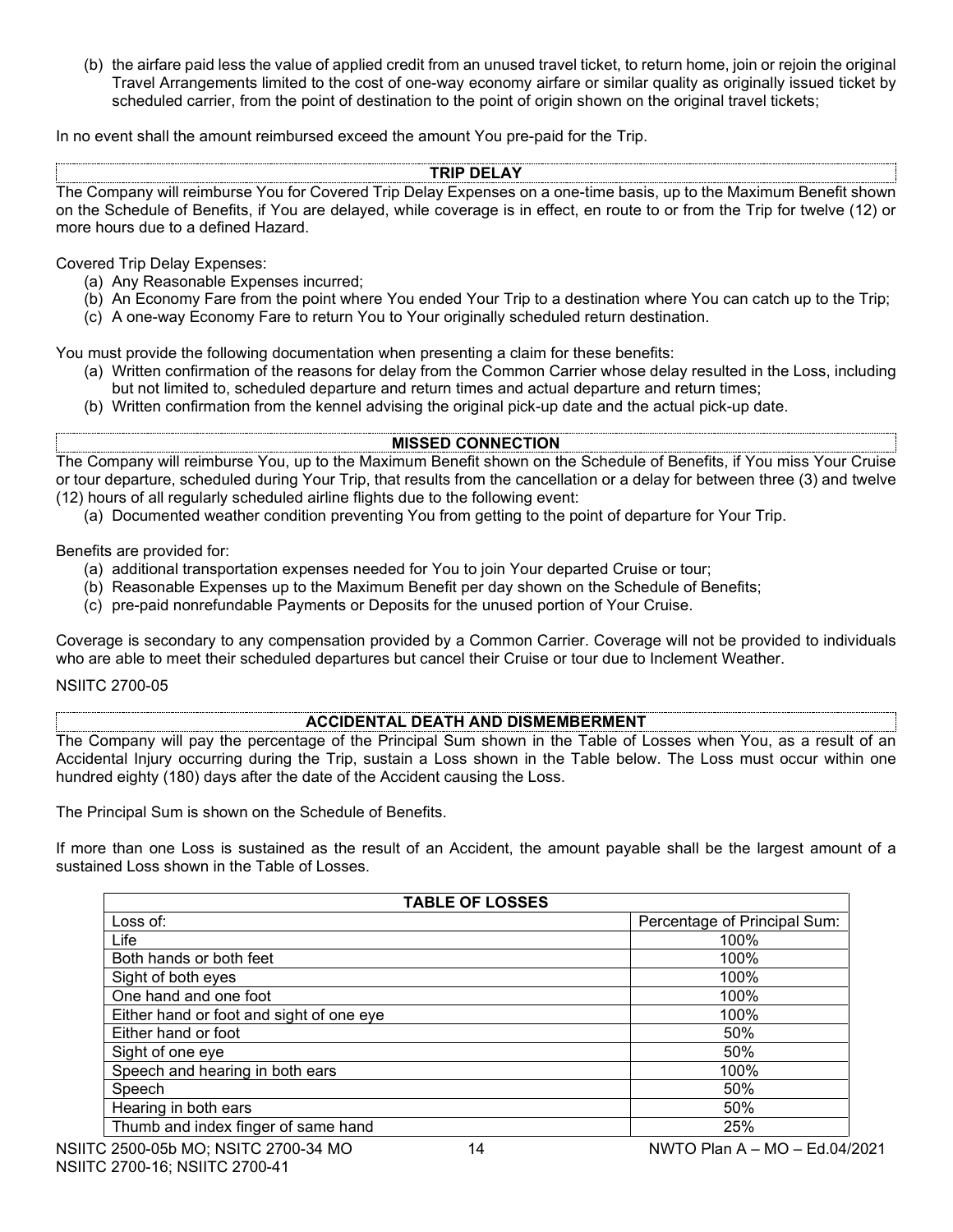"Loss" with regard to:

- 1. hand or foot, means actual complete severance through and above the wrist or ankle joints;
- 2. eye means an entire and irrecoverable Loss of sight;
- 3. speech or hearing means entire and irrecoverable Loss of speech or hearing of both ears; and
- 4. thumb and index finger mean actual severance through or above the joint that meets the finger at the palm.

#### EXPOSURE

The Company will pay benefits for covered Losses that result from You being unavoidably exposed to the elements due to an Accident. The Loss must occur within three hundred sixty-five (365) days after the event that caused the exposure.

#### DISAPPEARANCE

The Company will pay benefits for Loss of life if Your body cannot be located within three hundred sixty-five (365) days after Your disappearance due to an Accident.

#### NSIITC 2700-42; NSIITC 2700-11

#### **EMERGENCY ACCIDENT AND SICKNESS MEDICAL EXPENSE**

The Company will reimburse benefits up to the Maximum Benefit shown on the Schedule of Benefits, subject to any applicable sub-limits, if You incur Covered Medical Expenses for Necessary Treatment of an Accidental Injury or a Sickness that occurs during the Trip.

Covered Medical Expenses are limited to the list below:

- (a) the services of a Physician;
- (b) charges for Hospital confinement and use of operating rooms;
- (c) charges for anesthetics (including administration); x-ray examinations or treatments, and laboratory tests;
- (d) ambulance service;
- (e) drugs, medicines and therapeutic services; and
- (f) emergency and palliative dental treatment (limited to expenses incurred while on Your Trip).

The Company will not pay benefits in excess of reasonable and customary charges. The Company will not cover any expenses provided by another party at no cost to You or already included within the cost of the Trip.

The Company will pay benefits up to the Maximum Benefit shown on the Schedule of Benefits, subject to any applicable sub-limits, for dental Necessary Treatment for Accidental Injury to Sound Natural Teeth. Both the Accidental Injury and the dental Necessary Treatment must occur during the Trip.

# **EMERGENCY EVACUATION**

The Company will pay benefits for Covered Evacuation Expenses incurred, up to the Maximum Benefit shown on the Schedule of Benefits, subject to any applicable sub-limits, if an Accidental Injury or Sickness commencing during the course of the Trip results in Your necessary Emergency Evacuation. An Emergency Evacuation must be ordered by a Physician who certifies that the severity of Your Accidental Injury or Sickness warrants Your Emergency Evacuation and verified and arranged by the Travel Assistance Company.

Emergency Evacuation means:

- (a) Your medical condition warrants immediate Transportation from the Hospital where You are first taken when injured or sick to the nearest Hospital where appropriate medical treatment can be obtained.
- (b) after being treated at a local Hospital, Your medical condition warrants Transportation to Your Home or a Hospital where You reside, to obtain further medical treatment or to recover; or
- (c) both (a) and (b), above.

Covered Evacuation Expenses are reasonable and customary expenses for necessary Transportation, related medical services and medical supplies incurred in connection with Your Emergency Evacuation. All Transportation arrangements made for evacuating You must be by the most direct and economical route possible. Expenses for Transportation must be:

- (a) recommended by the attending Physician;
- (b) required by the standard regulations of the conveyance transporting You; and
- (c) authorized in advance by the Company or its authorized Travel Assistance Company and arranged by the Company's authorized Travel Assistance Company.

Notwithstanding the forgoing, in the event the Emergency Evacuation services are not arranged by the Company's authorized Travel Assistance Company, the Company, in its sole discretion, may elect to evaluate the need for the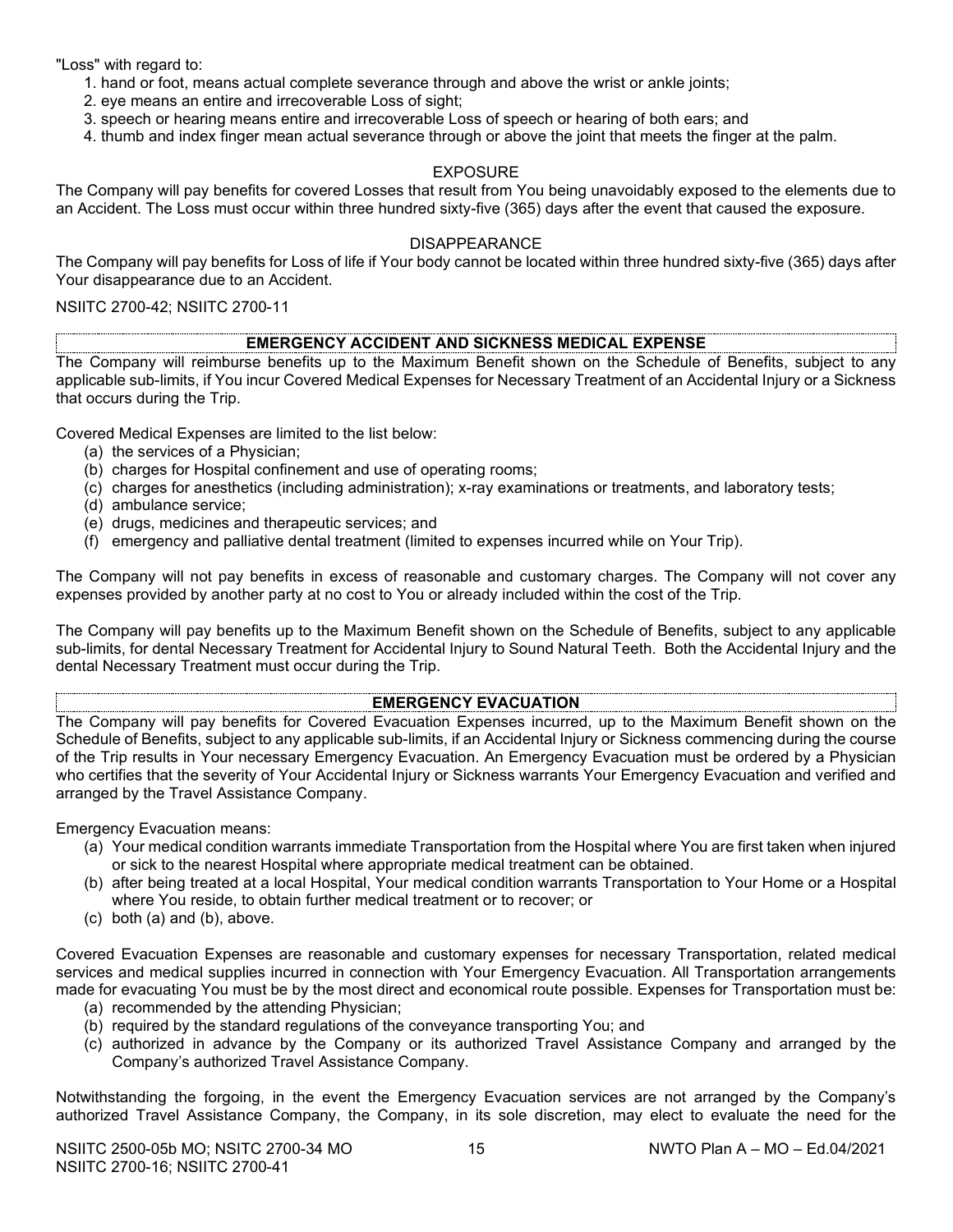Emergency Evacuation and provide limited reimbursement for the portion of the expenses related to such Emergency Evacuation as would have been authorized by Company's authorized Travel Assistance Company.

Transportation of Minor Children: If You are in the Hospital for more than seven (7) days, or pass away during the Trip, the Company will return Your unattended minor child(ren) (under the age of eighteen (18)) who is/are accompanying You on the scheduled Trip, to their home, to the domicile of a person nominated by You or Your next of kin with an attendant if necessary.

#### Hospital Companion:

Transportation to Join You: If You are traveling alone and are in a Hospital alone for more than seven (7) consecutive days or if the attending Physician certifies that due to Your Accidental Injury or Sickness, You will be required to stay in the Hospital for more than seven (7) consecutive days, upon request the Company will bring a person, chosen by You, for a single visit to and from Your bedside provided that repatriation is not imminent. Reasonable Expenses: The Company will also pay for Reasonable Expenses incurred by the person up to the Maximum Benefit shown on the Schedule of Benefits, subject to any applicable sub-limits.

If You are transported under a covered Emergency Evacuation and Your Baggage doesn't accompany You during evacuation, the Company will reimburse You or the supplier directly, up to the Maximum Benefit shown on the Schedule of Benefits, subject to any applicable sub-limits, for any cost associated with transporting Your Baggage to either the location You were evacuated to or to Your Home (or Scheduled Destination in case of a one-way Trip).

Transportation services are provided if authorized in advance and arranged by the Company or the Company's Travel Assistance Company and are limited to necessary Economy Fares less the value of applied credit from unused travel tickets, if applicable.

Transportation means any Common Carrier, or other land, water or air conveyance, required for an Emergency Evacuation and includes air ambulances, land ambulances and private motor vehicles.

The Company will not cover any expenses provided by another party at no cost to You or already included within the cost of the Trip.

#### **REPATRIATION OF REMAINS**

The Company will pay up to the Maximum Benefit shown on the Schedule of Benefits for the Covered Repatriation Expenses incurred to return Your body to the United States of America if You die during the Trip. This benefit is provided only if authorized in advance and arranged by the Company or the Company's Travel Assistance Company.

Covered Repatriation Expenses include, but are not limited to, expenses for embalming, cremation, minimal casket container and transportation.

#### **NON-MEDICAL EMERGENCY TRANSPORTATION**

The Company will reimburse You, up to the Maximum Benefit shown on the Schedule of Benefits, for the Covered Transportation Expenses incurred if You must leave Your Trip for a Covered Reason listed below.

#### **Covered Reasons:**

- (a) a Natural Disaster;
- (b) A Security Situation;
- (c) A Political Situation.

Covered Transportation Expenses under this benefit are reasonable and customary expenses for necessary transportation to transport You to the nearest place of safety as determined in advance by the Company or the Company's Travel Assistance Company in its sole discretion or to Your Home, if a Natural Disaster or Security Situation or Political Situation occurs while on Your Trip. Expenses for transportation must be: a) by the most direct and economical route possible; and b) such transportation is reasonably possible under the circumstances.

The Company will pay benefits for Your transportation only if the actual evacuation process has been initiated within seven (7) days from the initial Natural Disaster, Security Situation or Political Situation evacuation notice advised or posted, whichever is earlier, by the recognized government of either the United States or the Host Country.

NSIITC 2700-18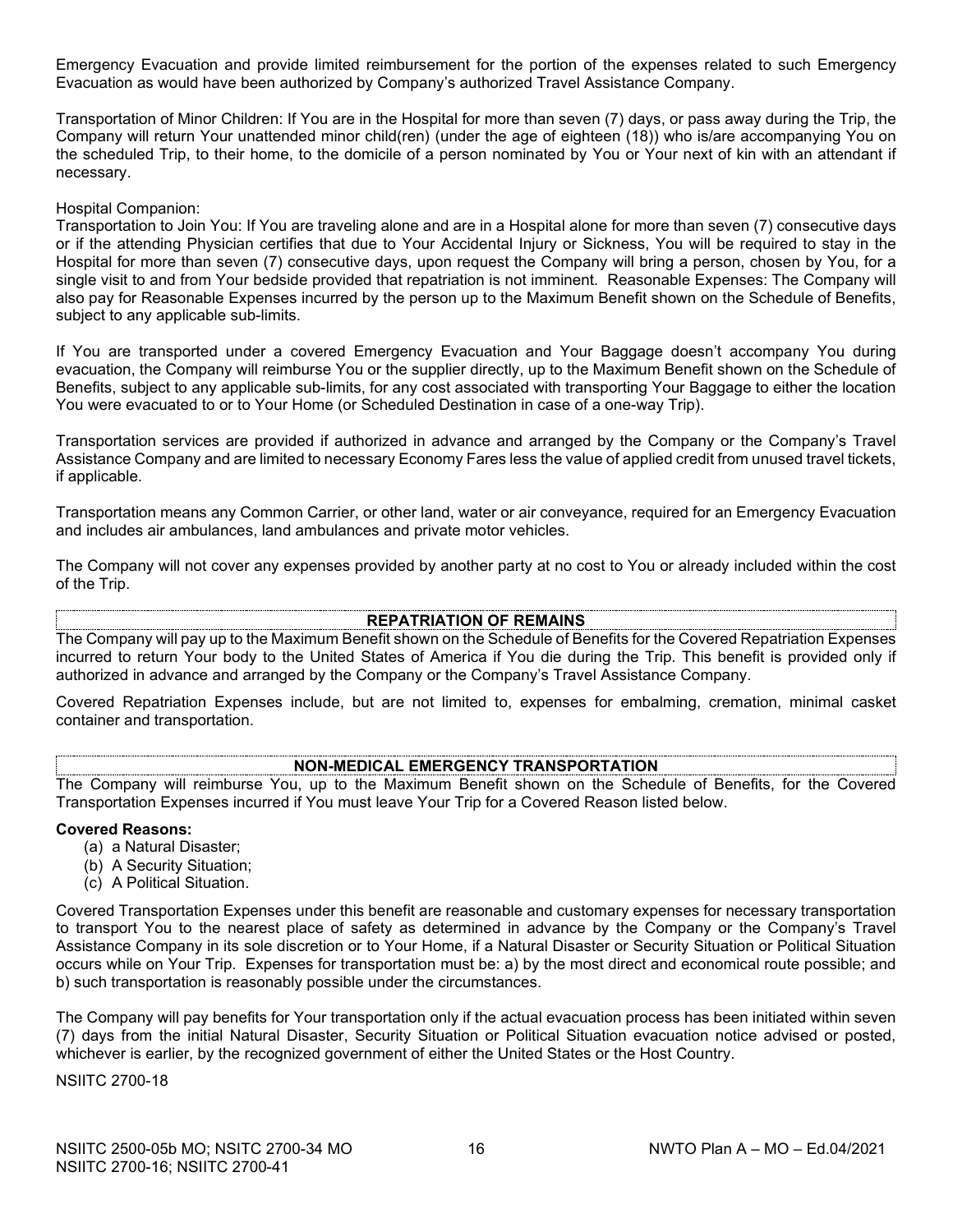#### **BAGGAGE/PERSONAL EFFECTS**

This coverage is subject to any coverage provided by a Common Carrier and all Other Insurance and shall apply only when such other benefits are exhausted. In order for a claim to be processed under this Coverage, a loss or theft report must be filed with local law enforcement authorities, the Common Carrier, Travel Supplier, tour leader or with a representative of the venue or location where the loss or theft took place.

# PERSONAL EFFECTS AND PROPERTY

The Company will reimburse You up to the Maximum Benefit shown on the Schedule of Benefits, subject to any applicable sub-limits, if You sustain Loss, theft or damage to baggage and Personal Effects during the Trip, provided You have taken all measures possible to protect, save and/or recover the property at all times. The baggage and Personal Effects must be owned by and accompany You during the Trip.

#### The Company will pay the lesser of the following:

- (a) Actual Cash Value at time of Loss, theft or damage to baggage and Personal Effects; or
- (b) the cost of repair or replacement in like kind and quality.

There will be a per article limit as shown on the Schedule of Benefits.

There will be a combined Maximum Benefit as shown on the Schedule of Benefits for the following: jewelry; watches; articles consisting in whole or in part of silver, gold or platinum; furs; articles trimmed with or made mostly of fur; cameras and their accessories and related equipment.

#### EXTENSION OF COVERAGE

If You have checked property with a Common Carrier and delivery is delayed, coverage for Baggage/Personal Effects will be extended until the Common Carrier delivers Your property or declares such property lost, whichever is occurs first.

#### **BAGGAGE DELAY (En Route to Destination Only)**

The Company will reimburse You for the expense to replace Your necessary Personal Effects in Your Checked Baggage, up to the Maximum Benefit shown on the Schedule of Benefits, if Your Checked Baggage is delayed or misdirected by a Common Carrier for more than twelve (12) hours, while on a Trip except for travel to final destination or Home.

You must be a ticketed passenger on a Common Carrier.

All claims must be verified by the Common Carrier who must certify the delay or misdirection. Receipts for the purchases must accompany any claim.

#### **LIMITATIONS AND EXCLUSIONS**

**The following exclusions apply to: Trip Cancellation, Trip Interruption, Trip Delay, Missed Connection, Accidental Death & Dismemberment, Emergency Accident and Sickness Medical Expense:**

Loss caused by or resulting from:

1. Pre-Existing Conditions, as defined in the Definitions section;

- The Pre-Existing Condition exclusion will be waived provided:
	- a. Your premium is received within the Time Sensitive Period; and
	- b. You insure all pre-paid Trip costs that are subject to cancellation penalties or restrictions, and also insure the cost of any subsequent arrangements (or any other arrangements not made through Your travel agent) added prior to Your Trip; and
	- c. You are medically able to travel on Your Effective Date.

#### NSIITC 2700-43

- 2. suicide, attempted suicide or any intentionally self-inflicted injury while sane unless results in the death of a nontraveling Family Member;
- 3. intentionally self-inflicted injuries;
- 4. war, invasion, acts of foreign enemies, hostilities between nations (whether declared or not), civil war;
- 5. participation in any military maneuver or training exercise or any Loss starting while You are in the service of the armed forces of any country. Orders to active military service for training purposes of two months or less will not constitute service in the armed forces;
- 6. piloting or learning to pilot or acting as a member of the crew of any aircraft;
- 7. mental or emotional disorders, unless Hospitalized;
- 8. participation as an athlete in professional sports;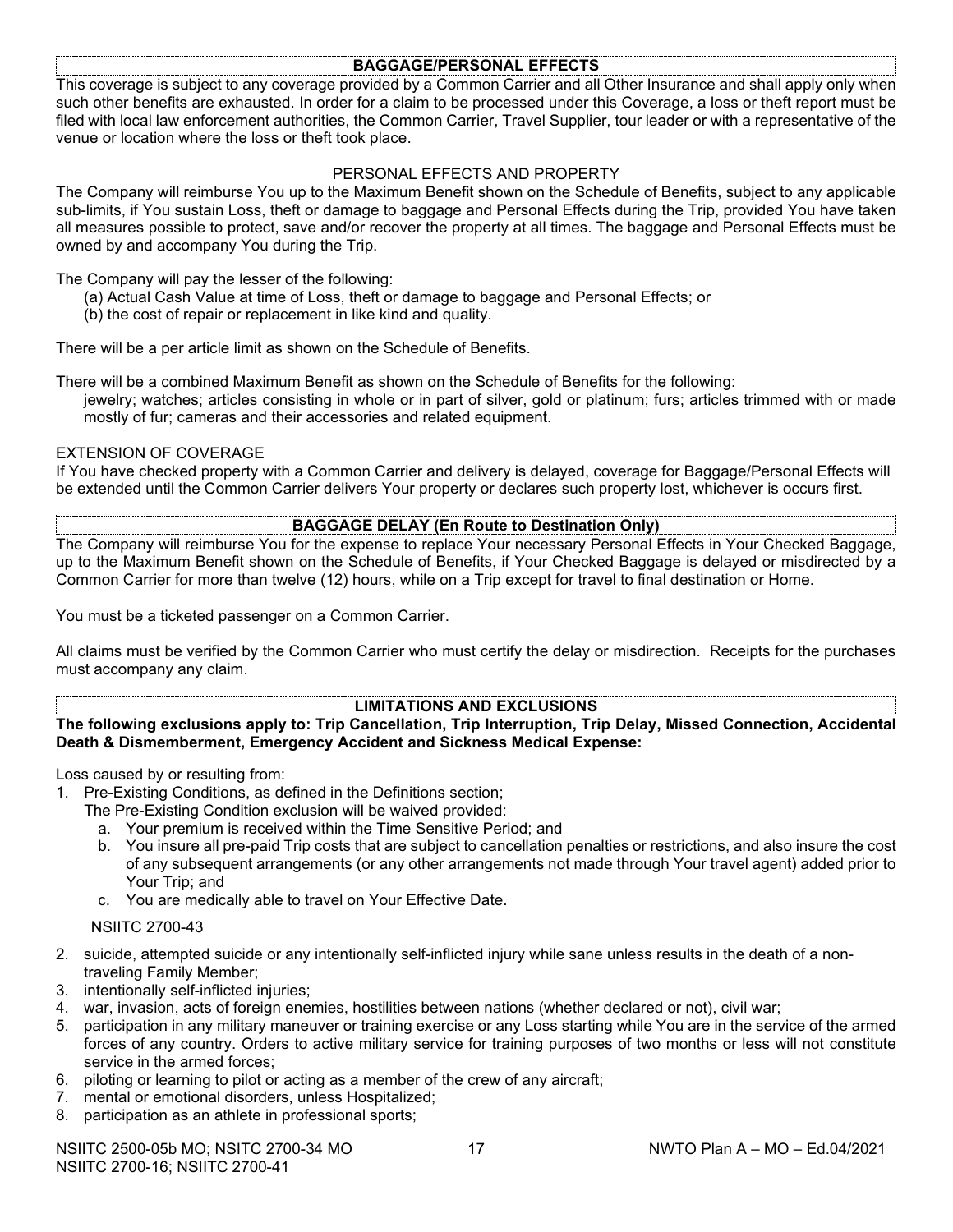- 9. being under the influence of drugs or intoxicants, unless prescribed and used in accordance with the instructions provided by a Physician, unless the loss results in the death of a non-traveling Family Member;
- 10. intentional commission of or the attempt to commit any dishonest or fraudulent act, or criminal activity (as defined in the jurisdiction where the loss occurred);
- 11. Participation in Bodily Contact Sports, Extreme Sports, or Mountaineering;
- 12. dental treatment except as explicitly offered under Emergency Accident and Sickness Medical Expense;
- 13. any non-emergency treatment or surgery, routine physical examinations, hearing aids, eye glasses or contact lenses;
- 14. pregnancy and childbirth (except for Complications of Pregnancy) except if Hospitalized;
- 15. curtailment or delayed return for other than covered reasons;
- 16. traveling for the purpose of securing medical treatment;
- 17. services not shown as covered;
- 18. directly or indirectly, the actual, alleged or threatened discharge, dispersal, seepage, migration, escape, release or exposure to any hazardous biological, chemical, nuclear radioactive material, gas, matter or contamination;
- 19. confinement or treatment in a government Hospital; however, the United States government may recover or collect benefits under certain conditions;
- 20. services and/or supplies that do not meet the definition of Necessary Treatment;
- 21. care or treatment for which compensation is payable under Worker's Compensation Law, any Occupational Disease law; the 4800 Time Benefit plan or similar legislation;
- 22. care or treatment that is payable under any Other Insurance policy;
- 23. Accidental Injury or Sickness when traveling against the advice of a Physician;
- 24. cosmetic surgery or reconstructive surgery.

# **The following exclusions apply to Emergency Evacuation and Repatriation of Remains:**

Loss caused by or resulting from:

- 1. war, invasion, acts of foreign enemies, hostilities between nations (whether declared or not), civil war;
- 2. participation in any military maneuver or training exercise or any Loss starting while You are in the service of the armed forces of any country. Orders to active military service for training purposes of two months or less will not constitute service in the armed forces;
- 3. piloting or learning to pilot or acting as a member of the crew of any aircraft;
- 4. traveling for the purpose of securing medical treatment;
- 5. directly or indirectly, the actual, alleged or threatened discharge, dispersal, seepage, migration, escape, release or exposure to any hazardous biological, chemical, nuclear radioactive material, gas, matter or contamination;
- 6. services and/or supplies that do not meet the definition of Necessary Treatment.

# **The following exclusions apply to Baggage/Personal Effects and Baggage Delay:**

The Company will not provide benefits for any Loss or damage to:

- 1. animals;
- 2. automobiles and automobile equipment;
- 3. boats or other vehicles or conveyances;
- 4. trailers;
- 5. motors;
- 6. motorcycles;
- 7. aircraft and drones;
- 8. bicycles (except when checked as baggage with a Common Carrier);
- 9. household effects and furnishing;
- 10. antiques and collectors' items;
- 11. eye glasses, sunglasses or contact lenses;
- 12. artificial teeth and dental bridges;
- 13. hearing aids;
- 14. artificial limbs and other prosthetic devices;
- 15. prescribed medications;
- 16. keys, cash, stamps, securities and documents;
- 17. Tickets;
- 18. credit cards;
- 19. professional or occupational equipment or property, whether or not electronic business equipment;
- 20. Personal Computers; cell phones; Personal Computer hardware or software;
- 21. sporting equipment if loss or damage results from the use thereof;
- 22. musical instruments;
- 23. retainers and orthodontic devices.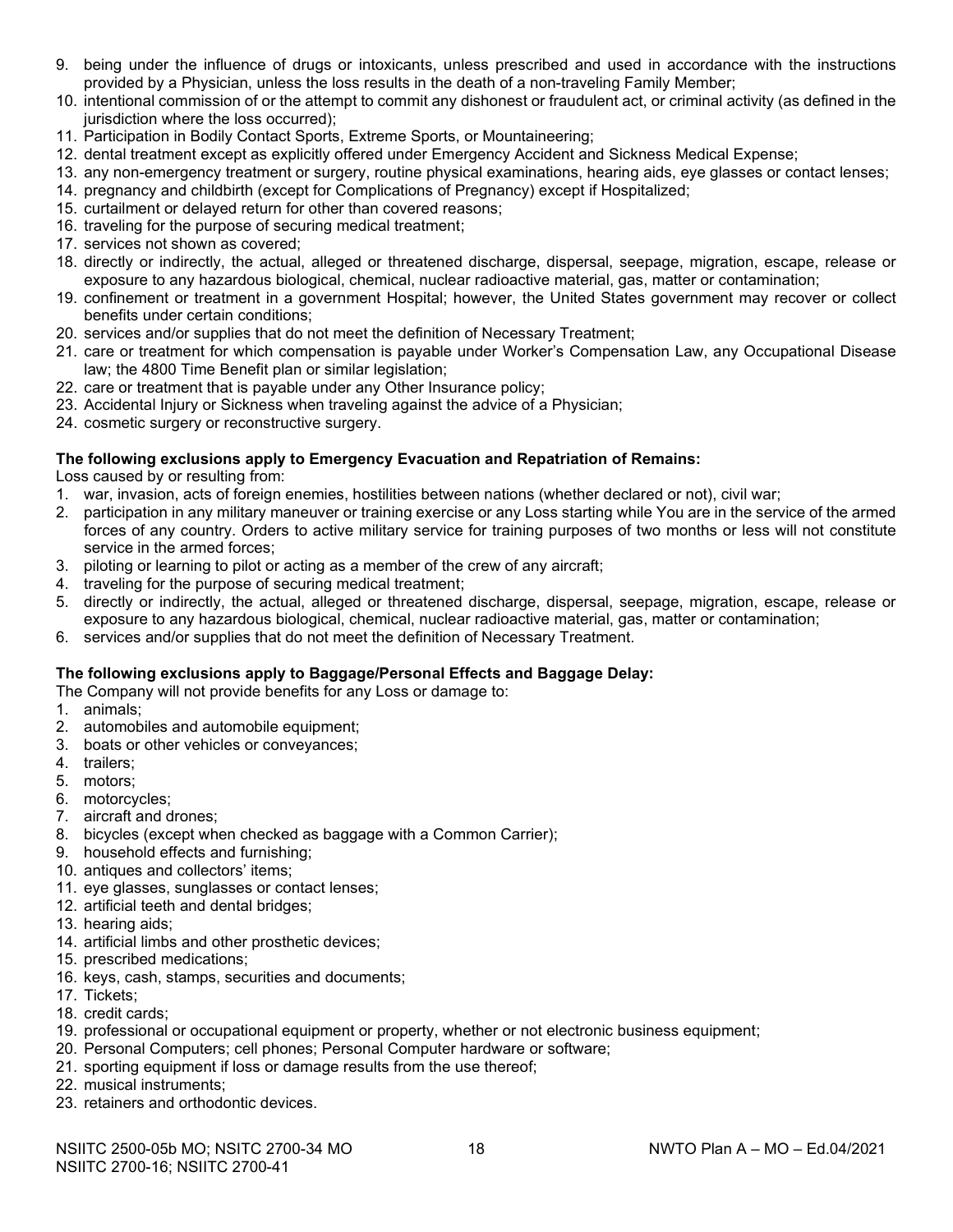Any Loss caused by or resulting from the following is excluded:

- 1. breakage of brittle or fragile articles;
- 2. wear and tear or gradual deterioration;
- 3. insects or vermin;
- 4. inherent vice or damage while the article is actually being worked upon or processed;
- 5. confiscation or expropriation by order of any government;
- 6. war or any act of war whether declared or not;
- 7. theft or pilferage while left unattended in any vehicle;
- 8. mysterious disappearance;
- 9. property illegally acquired, kept, stored or transported;
- 10. insurrection or rebellion;
- 11. property shipped as freight or shipped prior to the Scheduled Departure Date.

#### **The following exclusions apply to Non-Medical Emergency Transportation:**

The Company does not cover:

.

- 1. Loss or expense recoverable under any Other Insurance or through an employer;
- 2. Loss or expense arising from or attributable to:
	- (a) fraudulent or criminal acts committed or attempted by You;
	- (b) alleged violation of the laws of the country You are visiting, unless the Company determines such allegations to be fraudulent, or
	- (c) failure to maintain required documents or visas;
- 3. Loss or expense arising from or attributable to:
	- (a) debt, insolvency, business or commercial failure;
	- (b) the repossession of any property; or
	- (c) Your non-compliance with a contract, license or permit;
- 4. Loss or expense arising from or due to liability assumed by You under any contract.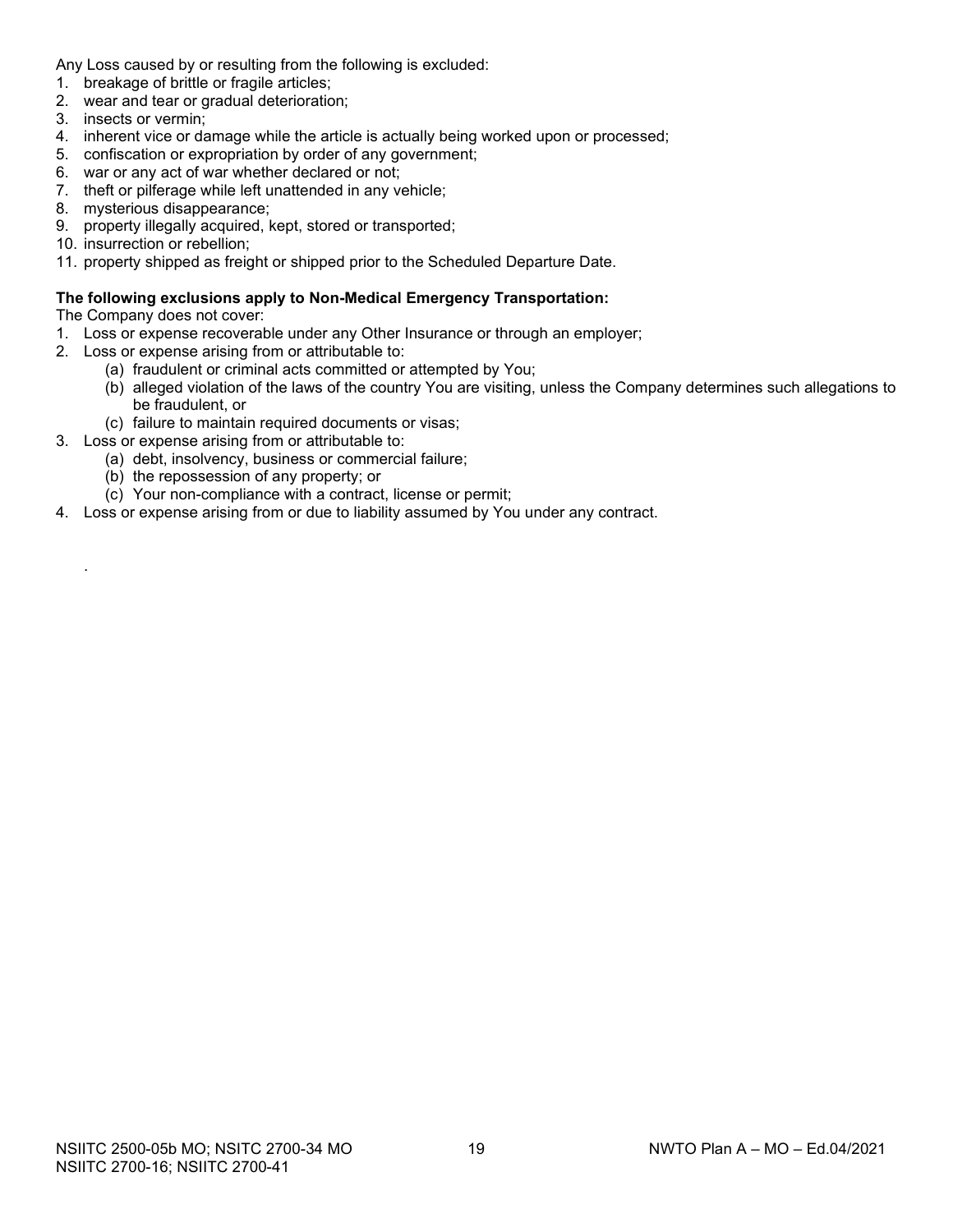

# **NATIONWIDE MUTUAL INSURANCE COMPANY** Columbus, Ohio

# **MISSOURI NOTICE**

If you have any questions, you can contact us at the following address and toll-free number:

Nationwide Mutual Insurance Company One Nationwide Plaza Columbus, OH 43215 1-800-882-2822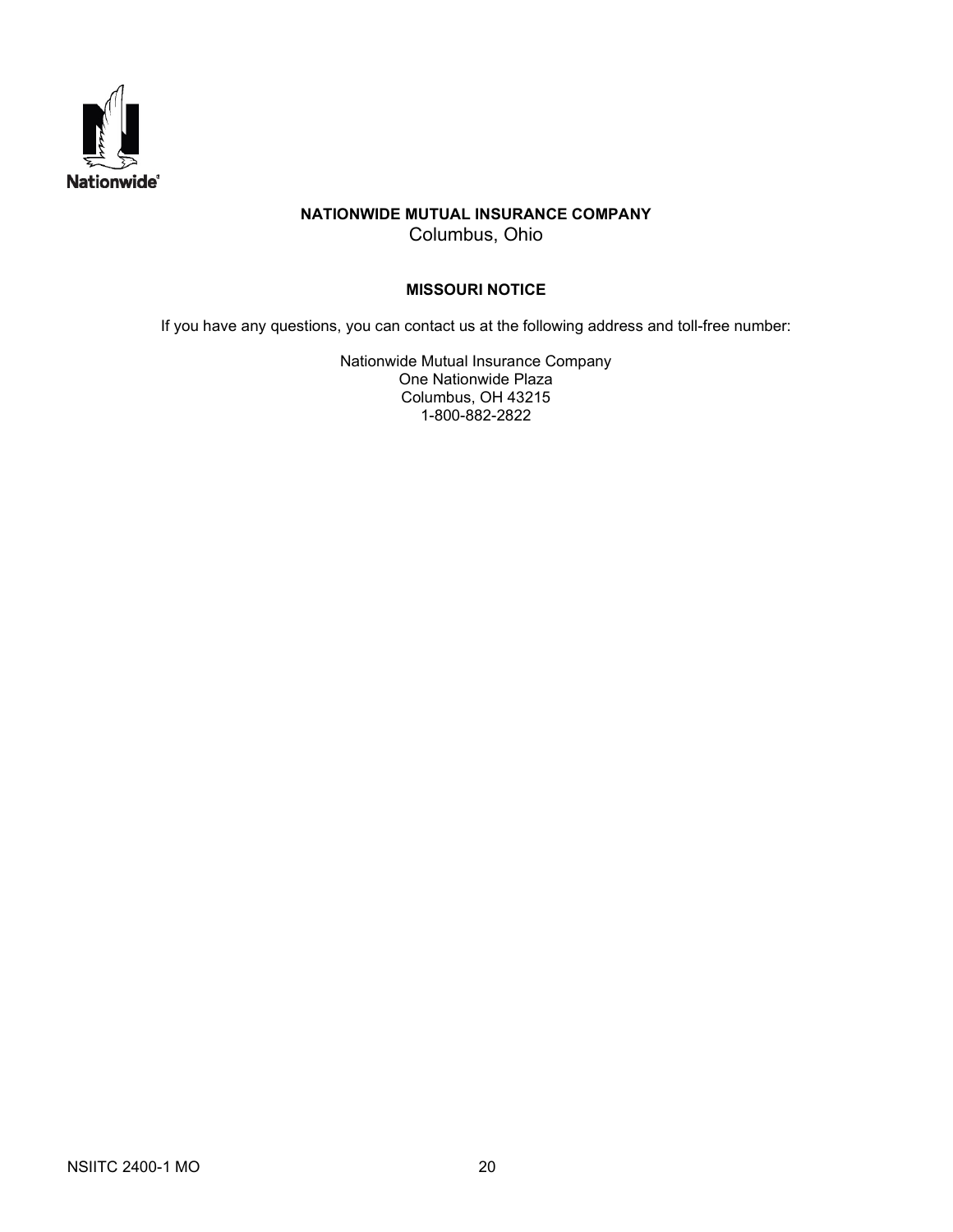

**FACTS**

# **WHAT DOES NATIONWIDE DO WITH YOUR PERSONAL INFORMATION?**

| Why?  | Financial companies choose how they share your personal information. Federal and state law       |
|-------|--------------------------------------------------------------------------------------------------|
|       | gives consumers the right to limit some but not all sharing. Federal and state law also requires |
|       |                                                                                                  |
|       | us to tell you how we collect, share, and protect your personal information. Please read this    |
|       | notice carefully to understand what we do.                                                       |
| What? | The types of personal information we collect and share depend on the product or service you      |
|       | have with us. This information can include:                                                      |
|       | Social Security number, government issued identification, and contact                            |
|       | information                                                                                      |
|       | Policy, account, and contract information                                                        |
|       | Credit reports and other consumer reports                                                        |
| How?  | All financial companies need to share customers' personal information to run their everyday      |
|       | business. In the section below, we list the reasons financial companies can share their          |
|       |                                                                                                  |
|       | customers' personal information; the reasons Nationwide chooses to share; and whether you can    |
|       | limit this sharing.                                                                              |

| Reasons we can share your personal information                      | <b>Does Nationwide share?</b> | Can you limit this<br>sharing? |
|---------------------------------------------------------------------|-------------------------------|--------------------------------|
| For our everyday business purposes— such as to process your         | Yes                           | N <sub>0</sub>                 |
| transactions, maintain your account(s), respond to court orders and |                               |                                |
| legal investigations, or report to credit bureaus                   |                               |                                |
| For our marketing purposes— to offer our products and services      | Yes                           | N <sub>0</sub>                 |
| to you                                                              |                               |                                |
| For joint marketing with other financial companies                  | <b>Yes</b>                    | N <sub>0</sub>                 |
| For our affiliates' everyday business purposes— information         | Yes                           | N <sub>0</sub>                 |
| about your transactions and experiences                             |                               |                                |
| For our affiliates' everyday business purposes— information         | Yes                           | Yes                            |
| about your creditworthiness                                         |                               |                                |
| For our affiliates to market to you                                 | Yes                           | Yes                            |
| For nonaffiliates to market to you                                  | <b>Yes</b>                    | Yes                            |

| To limit our   | Call us toll free at 1-866-280-1809 and our menu will prompt you through your choices.                                                                                                                                                                                                                                                                                           |
|----------------|----------------------------------------------------------------------------------------------------------------------------------------------------------------------------------------------------------------------------------------------------------------------------------------------------------------------------------------------------------------------------------|
| <b>sharing</b> | If you have previously opted out, your preference remains on file and you do not need to opt<br>out again.                                                                                                                                                                                                                                                                       |
|                | Please have your account or policy number handy when you call.<br>Please note: If you are a <i>new</i> customer, we can begin sharing your information 30 days from the<br>date we sent this notice. When you are no longer our customer, we continue to share your<br>information as described in this notice. However, you can contact us at any time to limit our<br>sharing. |
|                | 1-800-753-1000                                                                                                                                                                                                                                                                                                                                                                   |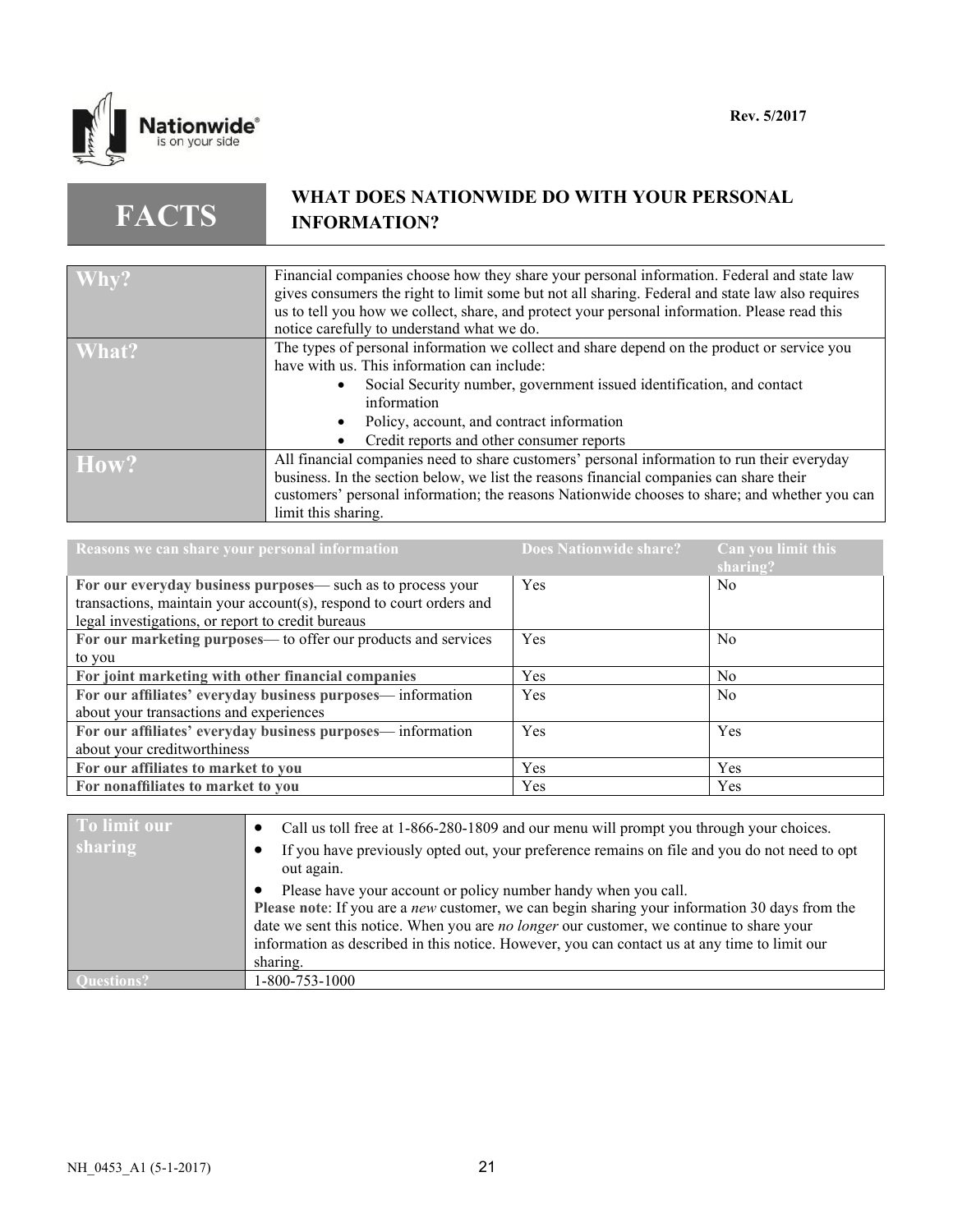| Who we are                                                                            |                                                                                                                                                                                                                                                                                                           |  |
|---------------------------------------------------------------------------------------|-----------------------------------------------------------------------------------------------------------------------------------------------------------------------------------------------------------------------------------------------------------------------------------------------------------|--|
| Who is providing this notice?                                                         | Nationwide Life Insurance Company                                                                                                                                                                                                                                                                         |  |
| <b>What we do</b>                                                                     |                                                                                                                                                                                                                                                                                                           |  |
| How does Nationwide protect my personal<br>information?                               | To protect your personal information from unauthorized access and use, we<br>use security measures that comply with federal and state law. These measures<br>include computer safeguards and secured files and buildings. We limit access<br>to your information to those who need it to do their job.    |  |
| How does Nationwide collect my personal                                               | We collect your personal information, for example, when you:                                                                                                                                                                                                                                              |  |
| information?                                                                          | Apply for insurance<br>$\bullet$                                                                                                                                                                                                                                                                          |  |
|                                                                                       | Make a payment or file a claim<br>٠                                                                                                                                                                                                                                                                       |  |
|                                                                                       | Conduct business with us<br>We also collect your personal information from others, such as credit bureaus,<br>affiliates, or other companies.                                                                                                                                                             |  |
| Why can't I limit all sharing?                                                        | Federal and state law gives you the right to limit only:                                                                                                                                                                                                                                                  |  |
|                                                                                       | Sharing for affiliates' everyday business purposes—information about<br>٠<br>your creditworthiness;                                                                                                                                                                                                       |  |
|                                                                                       | Affiliates from using your information to market to you; and<br>$\bullet$                                                                                                                                                                                                                                 |  |
|                                                                                       | Sharing for nonaffiliates to market to you.<br>$\bullet$                                                                                                                                                                                                                                                  |  |
|                                                                                       | State laws and individual companies may give you additional rights to limit<br>sharing. See below for more information.                                                                                                                                                                                   |  |
| What happens when I limit sharing for an<br>account I hold jointly with someone else? | Your choices will apply to everyone on your account.                                                                                                                                                                                                                                                      |  |
| <b>Definitions</b>                                                                    |                                                                                                                                                                                                                                                                                                           |  |
| <b>Affiliates</b>                                                                     | Companies related by common ownership or control. They can be financial<br>and nonfinancial companies. These companies include Nationwide Life<br>Insurance Company, Nationwide Bank, and Nationwide Property and Casualty<br>Insurance Company. Visit nationwide.com for a list of affiliated companies. |  |
| <b>Nonaffiliates</b>                                                                  | Companies not related by common ownership or control. They can be                                                                                                                                                                                                                                         |  |
|                                                                                       | financial and nonfinancial companies.                                                                                                                                                                                                                                                                     |  |
| <b>Joint marketing</b>                                                                | A formal agreement between nonaffiliated financial companies that together                                                                                                                                                                                                                                |  |
|                                                                                       | market financial products or services to you.                                                                                                                                                                                                                                                             |  |
| <b>Other important information</b>                                                    |                                                                                                                                                                                                                                                                                                           |  |

**California Residents:** We currently do not share information we collect about you with affiliated or nonaffiliated companies for their marketing purposes. Therefore, you do not need to opt out.

**Nevada Residents**: You may request to be placed on our internal Do Not Call list. Send an email with your phone number to privacy@nationwide.com. You may request a copy of our telemarketing practices. For more on this Nevada law, contact Bureau of Consumer Protection, Office of the Nevada Attorney General, 555 E. Washington St., Suite 3900, Las Vegas, NV 89101; Phone number: 1-702-486-3132; email[: BCPINFO@ag.state.nv.us.](mailto:BCPINFO@ag.state.nv.us)

**Vermont Residents**: For Vermont customers only. We will not share your personal information for marketing purposes with the Nationwide family of companies or third parties without your authorization, except as permitted by law.

**AZ, CA, CT, GA, IL, ME, MA, MT, NV, NJ, NM, NC, ND, OH, OR, and VA Residents**: The Term "Information" means information we collect during an insurance transaction. We will not use your medical information for marketing purposes without your consent. We may share information with others, including insurance regulatory authorities, law enforcement, consumer reporting agencies, and insurance-support organizations without your prior authorization as permitted or required by law. Information we obtain from a report prepared by an insurance-support organization may be retained by that insurancesupport organization and disclosed to others.

# **Accessing your information**

You can ask us for a copy of your personal information. Please send your request to the address below and have your signature notarized. This is for your protection so we may prove your identity. Please include your name, address, and policy number. You can change your personal information at Nationwide.com or by calling your agent. We can't change information that other companies, like credit agencies, provide to us. You'll need to ask them to change it.

**Co-ordinated Benefit Plans, LLC** Attn: Privacy Officer P.O. Box 26222, Tampa, FL 33623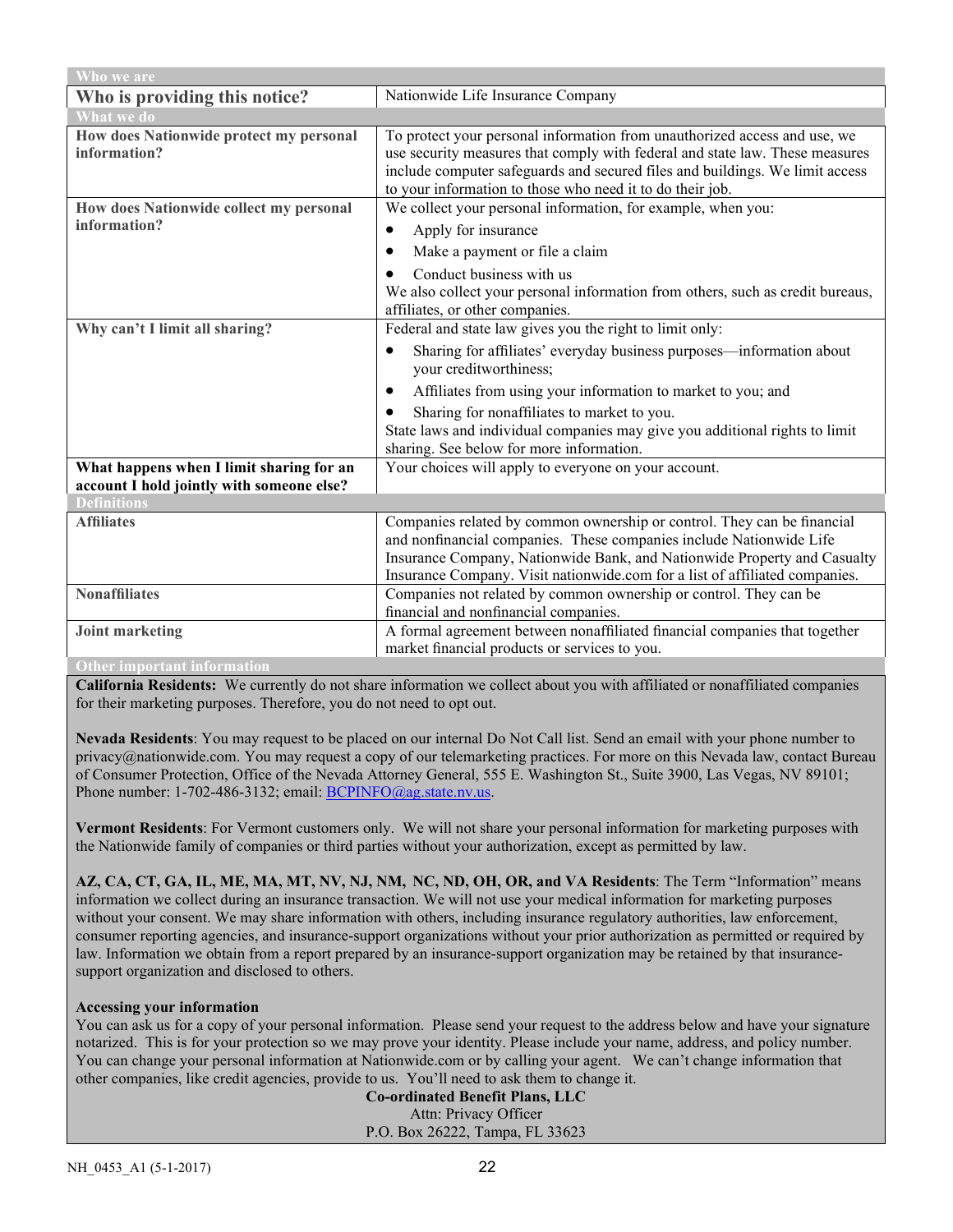# **Travel Assistance Program Description – Provided by On Call International**

#### **Emergency Transportation Services**

Emergency Medical Evacuation/Medically-Necessary Repatriation • Repatriation of Mortal Remains • Transportation after Stabilization • Visit by Family Member/Friend • Return of Dependent Children

#### **Travel Support Services**

Medical Monitoring • Hotel Arrangements for Convalescence • Medical and Dental Search and Referral • Advance of Emergency Medical Expenses • Assistance with Replacement Medication, Medical Devices, and Eyeglasses or Corrective Lenses • Transfer of Insurance Information and Medical Records • Assistance with Emergency Travel Arrangements • Interpretation/Translation • Locating Lost or Stolen Items • Emergency Cash Advance

#### **FOR 24/7 TRAVEL ASSISTANCE SERVICES ONLY**

CALL TOLL FREE: 855-226-1677 (within the United States and Canada)

> OR CALL COLLECT: 603-952-2042 (From all other locations)

# **Travel Assistance Services Details**

# *Travel Support Services*

- Interpretation/Translation: Upon request, On Call will assist with telephone interpretation in all major languages. If you require ongoing or more complex translation services, On Call will refer you to local translators.
- Locating Lost or Stolen Items: On Call will assist in locating lost luggage, and help you coordinate the replacement of transportation tickets, travel documents or credit cards.
- Medical Monitoring: During the course of a medical emergency resulting from an accident or sickness, On Call will monitor your case to determine whether the care is adequate from a Western Medical perspective.
- Medical and Dental Search and Referral: On Call will assist you in finding physicians, dentists and medical facilities in the area where you are traveling.
- Advance of Emergency Medical Expenses: On Call will advance on-site emergency inpatient medical payments to secure admit or discharge upon receipt of satisfactory assignment of benefits from you, a family member or friend. Assignment of benefits allows Insurer to claim with the Insured's primary insurance when hospital refuses admission or discharge.
- Assistance with Replacement Medication, Medical Devices, and Eyeglasses or Corrective Lenses: On Call will arrange to fill a prescription that has been lost, forgotten, or requires a refill, subject to local law, whenever possible. On Call will also arrange for shipment of replacement eyeglasses/corrective lenses or medical devices. You are responsible for payments of all costs related to these services.
- Transfer of Insurance Information and Medical Records: Upon your request, On Call will help relay insurance information during your hospital admission and assist with transferring your medical information and records to your treating physician.
- Assistance with Vaccine and Blood Transfers: If based upon your physician's prescription, needed vaccines or blood products are not available locally, On Call will coordinate the transfer where possible and permissible by law. You are responsible for all expenses related to this service.

# *Non-Insurance Personal Assistance Services*

These are Non-Insurance Services provided by On Call International:

- Pre-Trip Information: Upon request, On Call will provide information services such as: visa and passport requirements, health hazard advisories, currency exchange, inoculation and immunization requirements, temperature and weather conditions and embassy and consulate referrals.
- Interpretation/Translation: If during your Trip you need an interpretation, On Call will assist with telephone interpretation in all major languages. If you require ongoing or more complex translation services, On Call will refer you to local translators.
- Legal Referral/Bail: Upon request, On Call will provide you with referrals to a local lawyer. All costs associated with this service are your responsibility. In case of your incarceration, On Call will notify the proper embassy or consulate, arrange the receipt of funds from third party sources and locate an attorney and bail bonds, where permitted by law, with satisfactory guarantee of reimbursement from you, family member or friend. You are responsible for associated fees.
- Emergency Cash Advance: On Call will advance up to \$500 after satisfactory guarantee of reimbursement from you. Any fees associated with the transfer or delivery of funds are your responsibility.